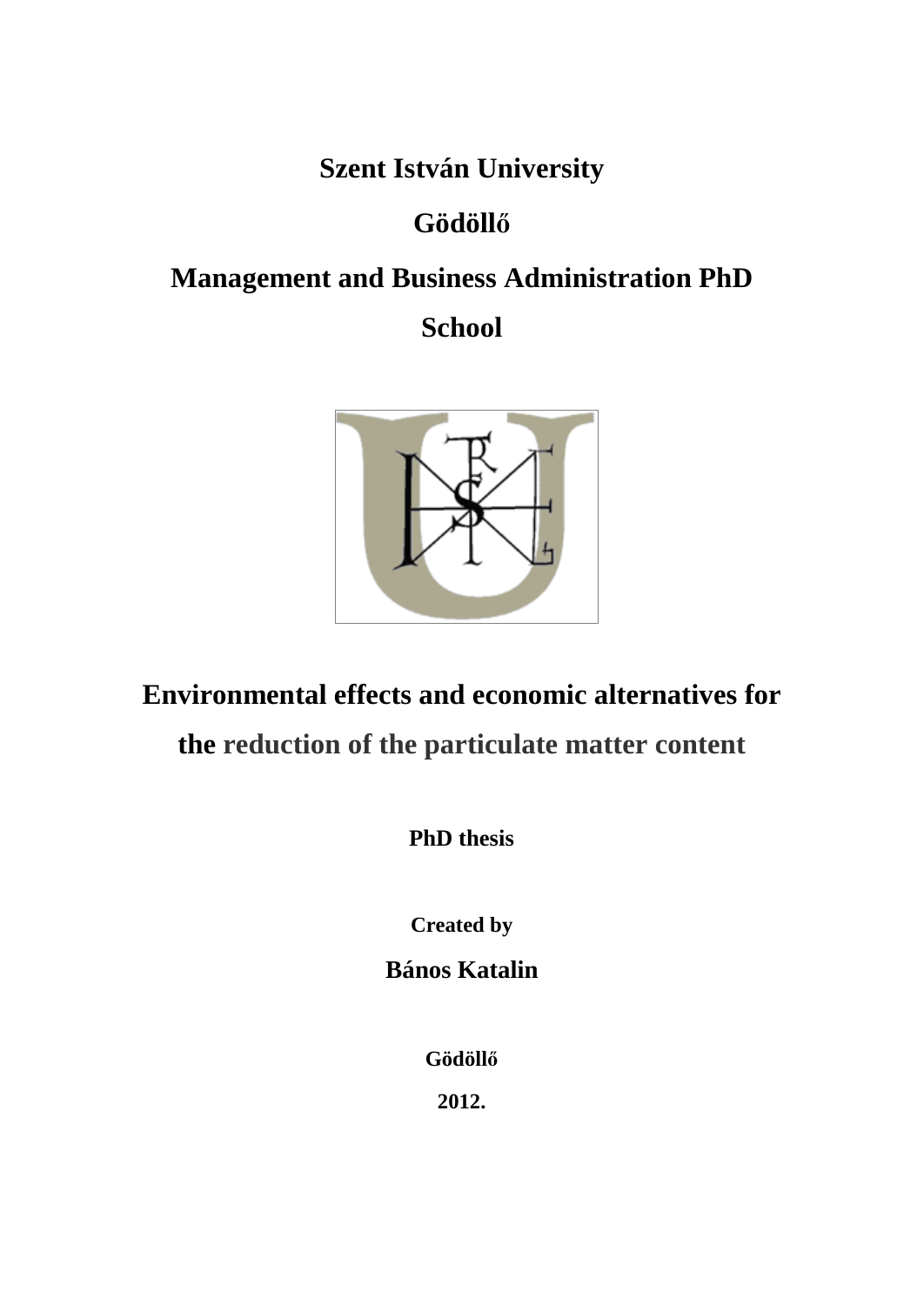### **Ph.D. School**

| Name:             | <b>Management and Business Administration</b>                                               |  |  |  |  |
|-------------------|---------------------------------------------------------------------------------------------|--|--|--|--|
|                   | <b>PhD School</b>                                                                           |  |  |  |  |
| Scientific field: | <b>Management and Business Administration</b>                                               |  |  |  |  |
| Head of School:   | Dr. István Szűcs DsC                                                                        |  |  |  |  |
|                   | head of department, university teacher, Doctor of<br>the Hungarian Academy of Sciences SZIU |  |  |  |  |
|                   | Szent István University,                                                                    |  |  |  |  |
|                   | Management and Business Administration,                                                     |  |  |  |  |
|                   | <b>Faculty of Economics and Social Sciences</b>                                             |  |  |  |  |
|                   |                                                                                             |  |  |  |  |
| Supervisor:       | Dr. István Szűcs DsC                                                                        |  |  |  |  |
|                   | head of department, university teacher, Doctor of                                           |  |  |  |  |
|                   | the Hungarian Academy of Sciences SZIU                                                      |  |  |  |  |
|                   | Szent István University,                                                                    |  |  |  |  |
|                   | Management and Business Administration,                                                     |  |  |  |  |
|                   | <b>Faculty of Economics and Social Sciences</b>                                             |  |  |  |  |
|                   |                                                                                             |  |  |  |  |
|                   |                                                                                             |  |  |  |  |

………………………………… …………………………………

Approval of the Head of School Approval of the Supervisor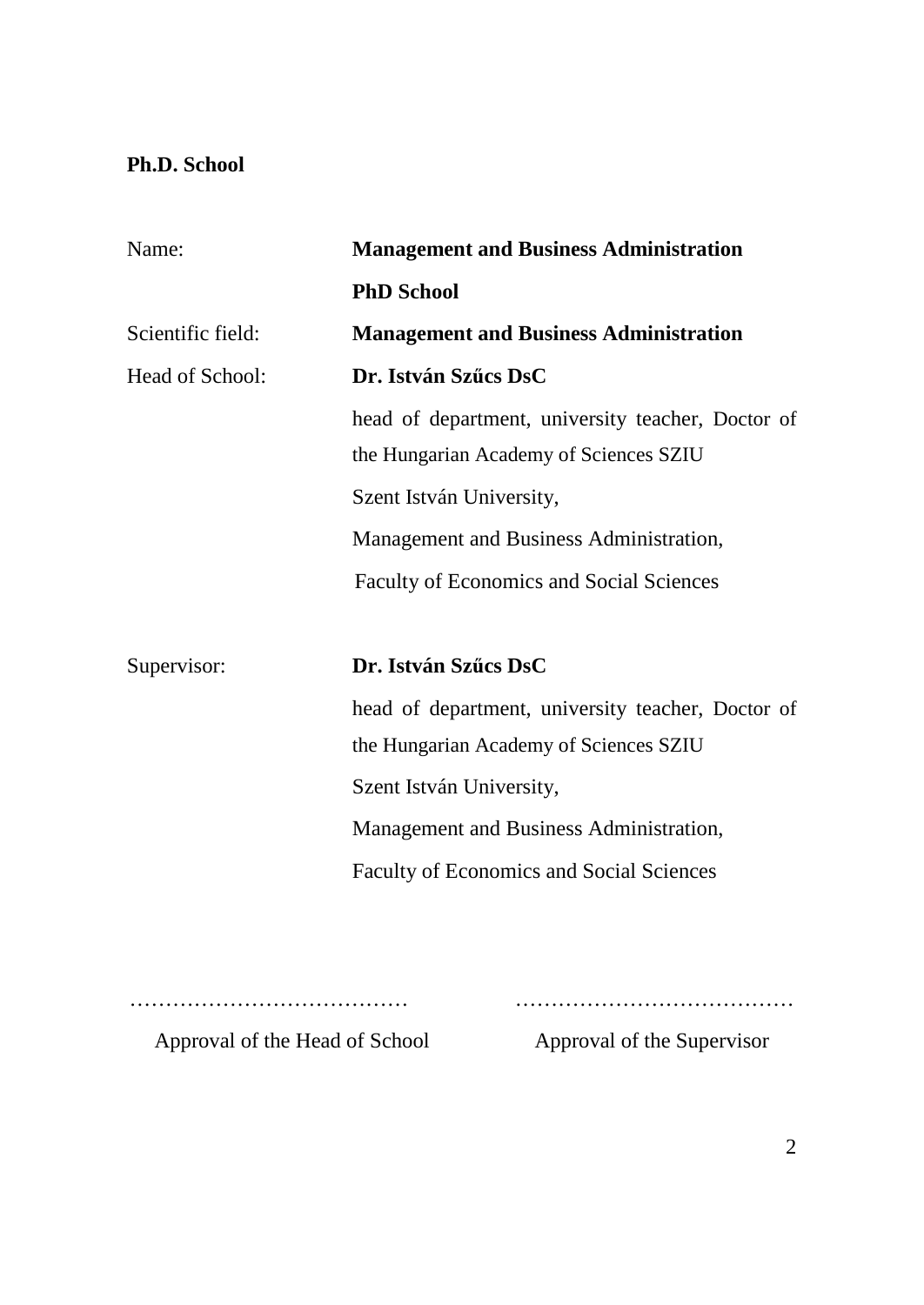## **1 Introduction**

The main object of the research was the problem of air pollution in Hungary. This problem has been generally examined; however, the particulate emission in Hungary, Budapest has been emphasized and introduced in the view of local problems, given the fact that Hungary is highly capital-centric. The research work and the PhD thesis is twofold, firstly to show that in Hungary and especially in large cities, the particulate content of the air pollution (Particulate Matter -  $PM_{10}$ ) exceeds the health limit, as prescribed by the European Union, several times a year, which results diseases caused by air pollution.

My aim is to show, that with rational urban development and with the application of environmental investments, the air pollution can be reduced to the extent that the city can evolve into a healthy, liveable European cultural metropolis in the  $21<sup>st</sup>$  century.

In the 21st century, the major cities set a high value on developments. The development of European cities influenced by environmental changes, climate changes, global warming, limited set of fossil fuels, the problems of the global market and the related financial situations, moreover the declining health conditions among the population, and the changes related to international migrations.

There are ongoing activities for Global recognition and treatment of significant changes at the European Union (EU) organizations to develop such situations. After the recognition of changes, the results and experiences are displayed in various forums, news publications, committee materials, discussion documents, which are later incorporated into the EU directives. In the EU, climate change plays a key role. Regarding to the report published in October 2010 by the Commission, the EU-15 in the 2008-2012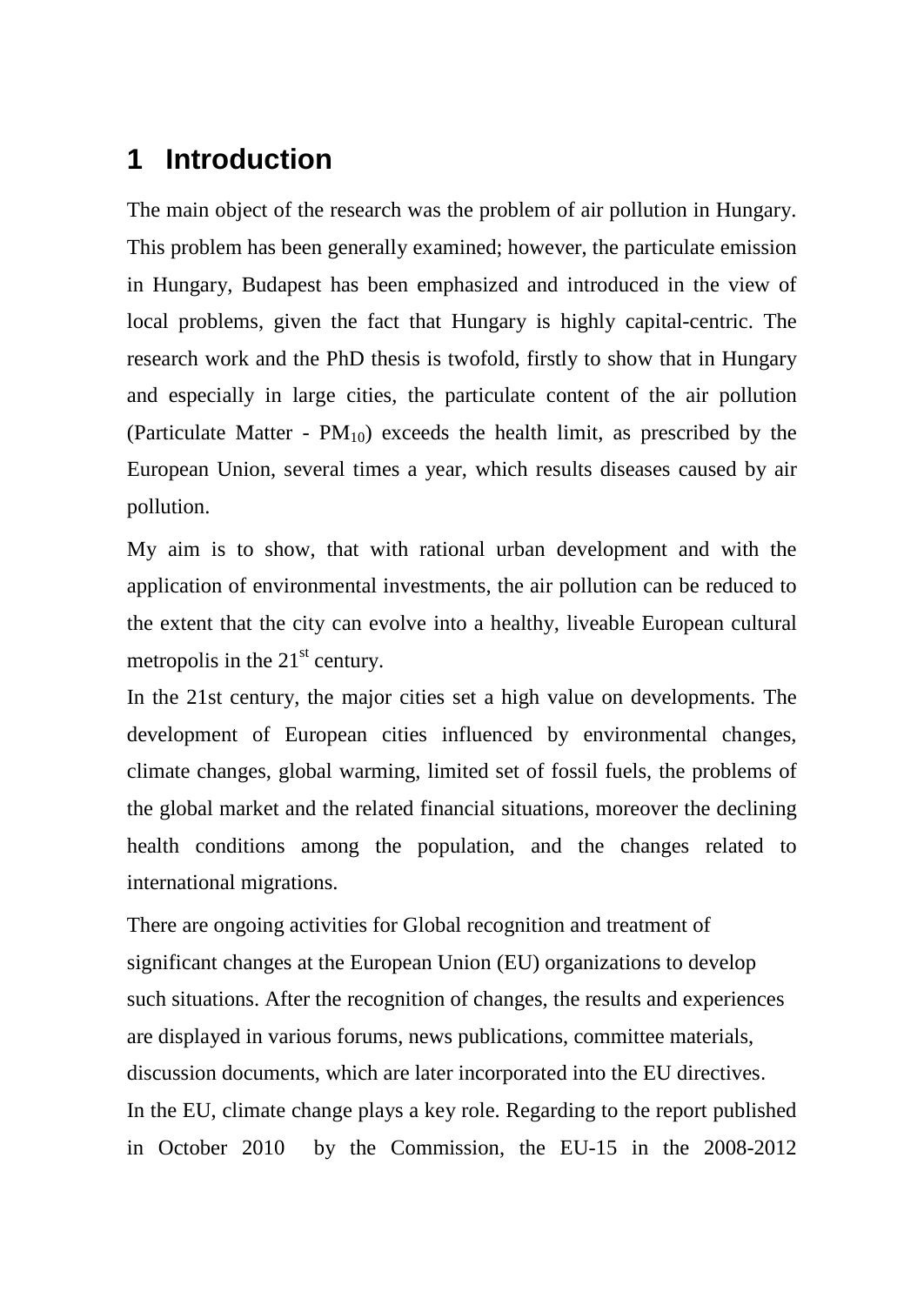commitment period did well, because the greenhouse gas (GHG) emissions from the previous year decreased by 14.2%. The Kyoto targets have greatly contributed to the decreased production due to economic crisis.

The EU strategy for sustainable development includes economic, social, environmental and financial aspects of all EU policies and governance at all levels including the exploitation of the benefits of globalization (trade for sustainable development), the fight against poverty and social promotion of development (by 2015 reducing extremely poor – that means who live on less than 1 Euro per day - number of people in the world), the environment and sustainable natural resource management.

By 2015 the strategy aims to reverse the environmental resources in a net loss trend, has an interim targets for developed water, land and soil, energy and biodiversity, as well as a top priority for the role of civil society to strengthen the global economy, social and environmental governance legitimacy, efficiency, and financing the sustainable development.

We have to be prepared for global climate change, possible implications and their adverse effects, as extreme weather and environmental phenomena and processes (floods, inland waters, droughts, hurricanes, heat waves, early and late frosts, hail, slippery roadways, and flood-like thunderstorms, etc.) certainly can occur in the future by causing significant environmental and economical damage, as well as health and social problems, which should be prevented and / or mitigated. The adverse weather and environmental events can also be expressed in money that are significant and showing an increasing tendency.

A key feature of globalization that the in almost all areas of the world (social, economic and environmental) have a connection link. Today, human civilization, economic activity covers the whole planet. In international trade, financial activities of transnational global function, as a result of these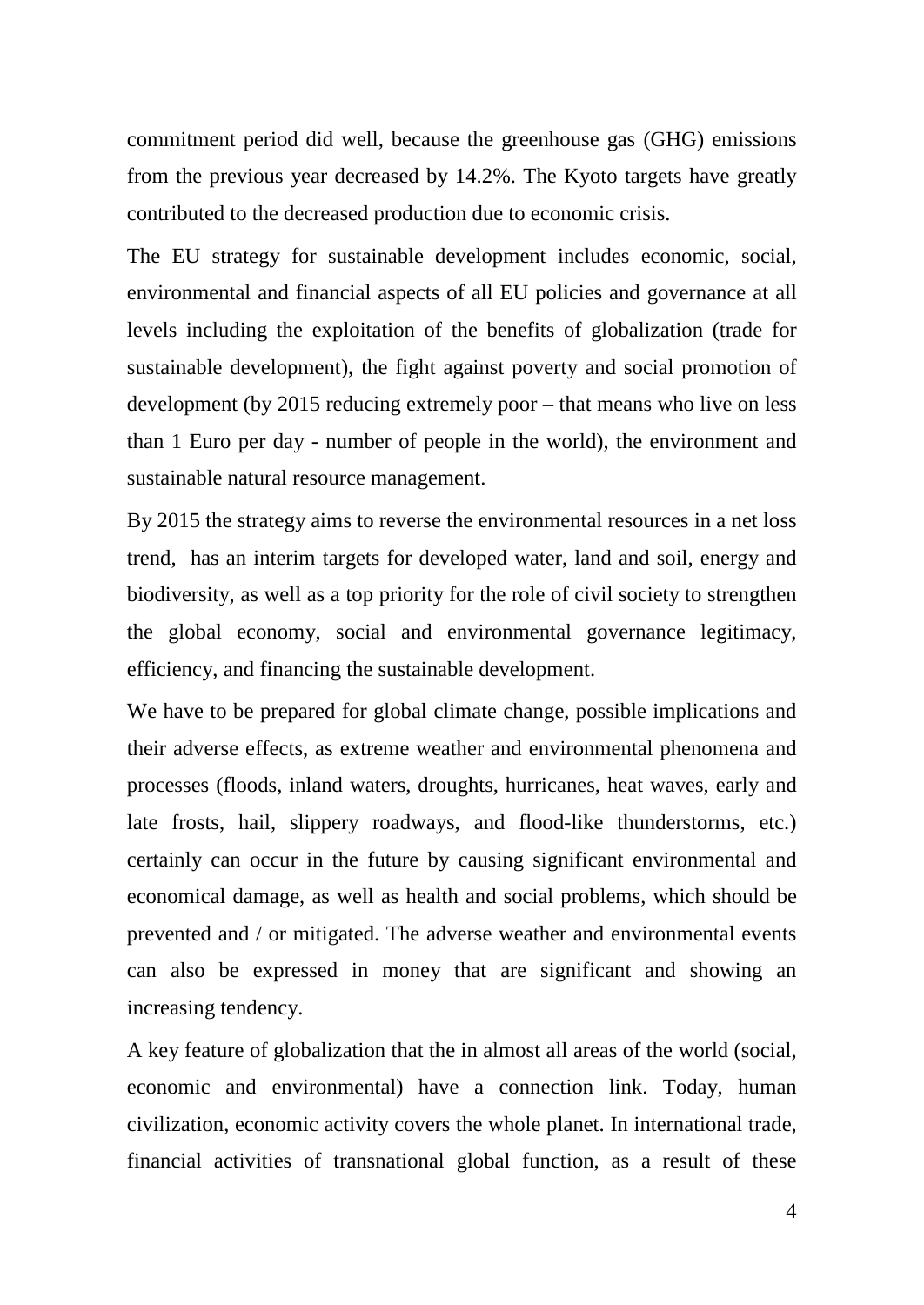activities will impact on global product (e.g.: financial crises, environmental pollution). Economic and cultural global civilization spread is similar to the expansion of empires, with the important difference that now the system will cover the entire planet. So now there can be no criticism from the outside, but from inside the system.

The global "market economy" is based on neo-liberal economic policy - the "free" competition is one of its cornerstones – measuring its performance by the GDP (Gross Domestic Product: GDP) carries the constant constraint growth in itself. Regarding to the current economic paradigm a company or an economy can function properly if it continually increases (economic stagnation is already a decline as for the economists). It is also true that global GDP is the only measure accepted for the economic growth.

The terrestrial ecosystem carrying capacity, however limited, cannot bear the endless growth which realizes in the "over usage" of resources and the everincreasing environmental loads, pollution. The effect of international trade, forcing the restructuring policies, the television, the Internet and other media, there are the same or similar economic and cultural patterns are spread all over the world. The result is a kind of monoculture: similar consumer lifestyles in society can be observed throughout the world, local traditions, modes of production lines disappear. Slowly all the same place will look like in the rest of the world. We will meet the same restaurants, hotels, clothes, shopping centres, crowded streets of the same car brands around the world. Despite the similar way of life and culture, it would be exaggeration to speak of a "globalized culture".

But we can talk about the ideologies and experiments of globalization, which took place in the world of culture and politics embodied a conservative revolution. Regarding to the advocates of globalization, the new system benefits everyone, ending the separation of center and periphery,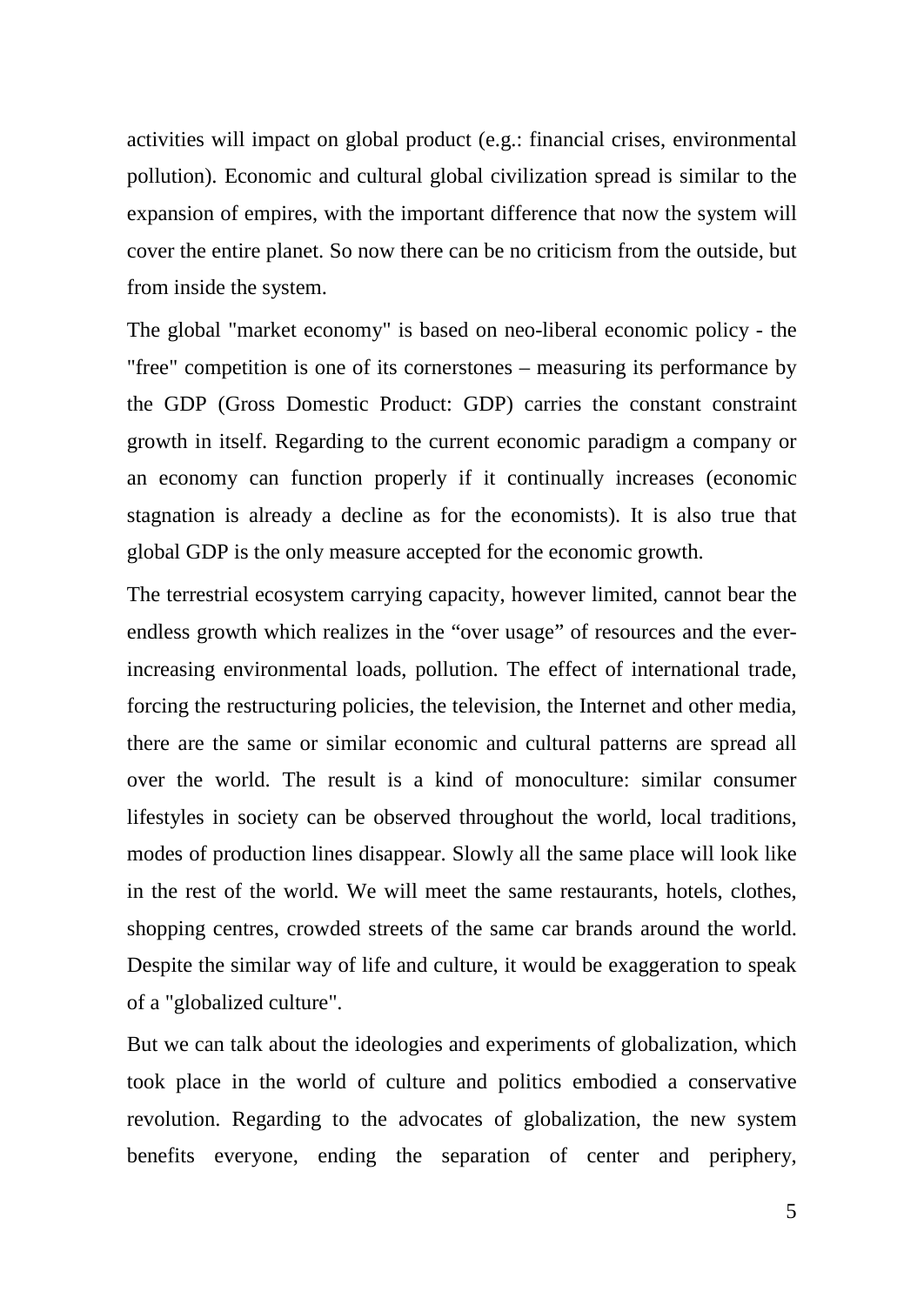international inequality will gradually disappear. Globalization is a new phenomenon indeed, and this is a symptom of a number of off-farms. The rise in global chains made some people talk about "Mc Donaldization", "Coca Colization". Hollywood dominates the world's total TV channels 70 to 80% - the rock music, popular culture, and the effects of computerization and mobile phone globalization are discussed in hundreds of books.

The spread of globalization started in parallel with the enormous production and accumulation, with the consequence of increasing environmental pollution. Today, creating a liveable environment becomes more urgent task to stop the steadily increasing global pollution. It appears reasonable to global unity and the consciousness of environmental protection.

For the research national and international literature was carried out, by which I formulated hypotheses and methodological procedures. The domestic and international literature, as well as the compilation of databases acquired through experience, I took the following hypotheses:

**H1**: The particulate matter  $(PM_{10})$  pollution in Hungary is one of the largest environmental problems, but since the Accession of Hungary to the European Union improvement has occurred in this area compared to the EU average.

**H2**: With the increases of renewable energy resource ratios a significant decrease had been observable in the volume level of air pollution regarding to the total energy consumption.

**H3**: Air pollution, as environmental pollution, shows a close correlation with the increasing number of respiratory diseases.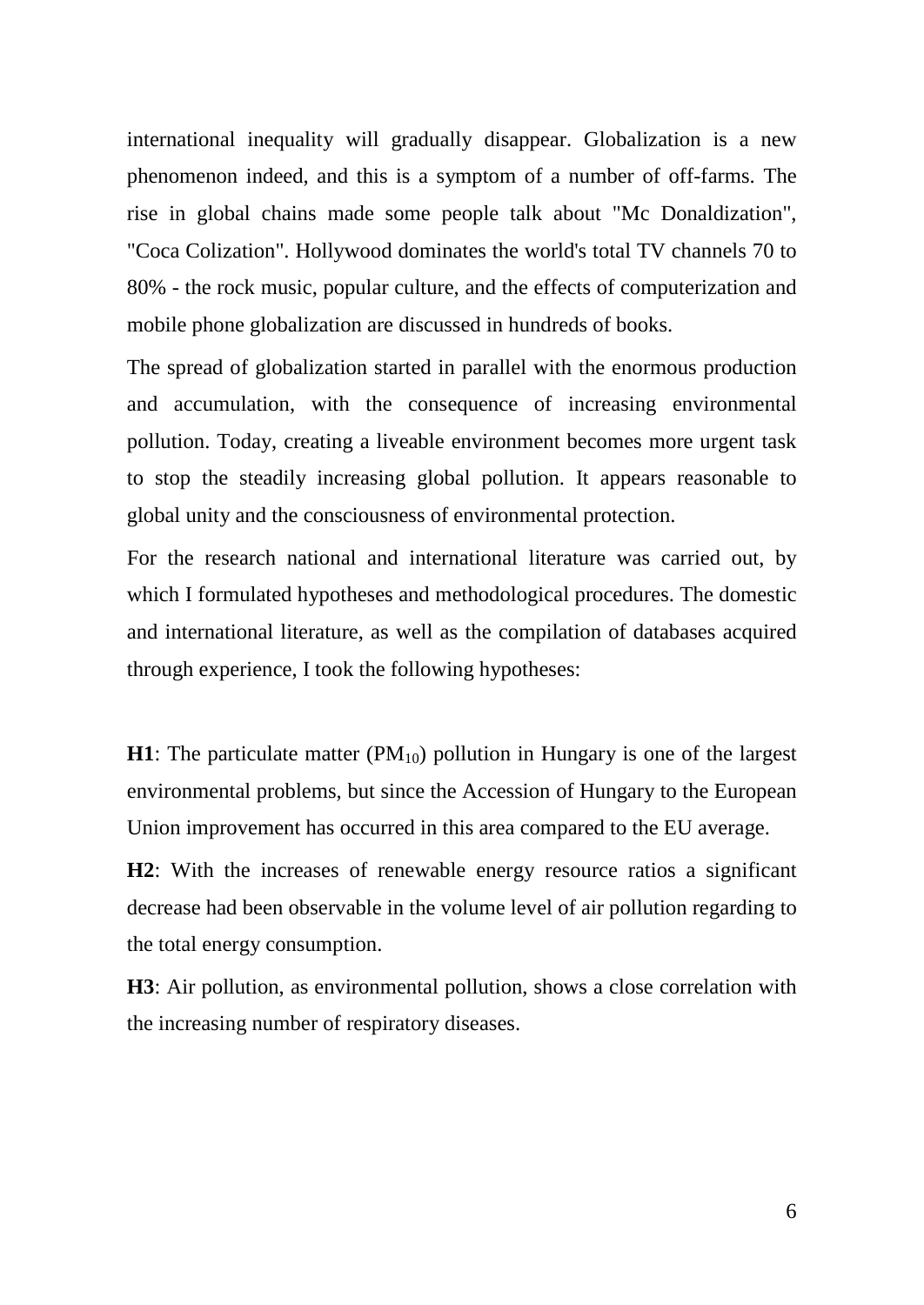## **2 Methodology**

In this chapter I present my research in the primary underlying data, methods and methodologies by which the hypotheses prove true or false conclusions.

I have compiled a database that helps, and choosing the appropriate methodology to prove my hypothesis. The base data are from domestic institutions as the following:

Central Statistical Office (CSO): Hungarian household consumption expenditures from 1995 to 2009 and Internet publications. Household energy use in 2008, by industry data, the quantity of waste generated in 2009, stADAT tables as shown by the quantity of hazardous waste between 1991 to 2009, Waste Management Database, Environmental Situation in 2008, Environmental assessment of the situation in 2012, Amount of carbon dioxide emissions in Hungary from 1985 to 2009.

- Agricultural Research Institute (AKI): Biomass publication in 2011,
- Ministry of Rural Development (VM) internal-use materials
- Ministry of Environment, Waste Information Management System Summary of survey of the nation between 2004 and 2009
- Charts published by the Independent Ecological Foundation
- Air Action Group website published data
- Water Resources Research Society and Eurostat published by nitrogen oxides emissions data in 2009, carbon emissions, particulate matter emissions in 2009,
- National Meteorological Service (HMS) gauge stations data from 2003 to 2009
- National air quality network (OLM) data in 2011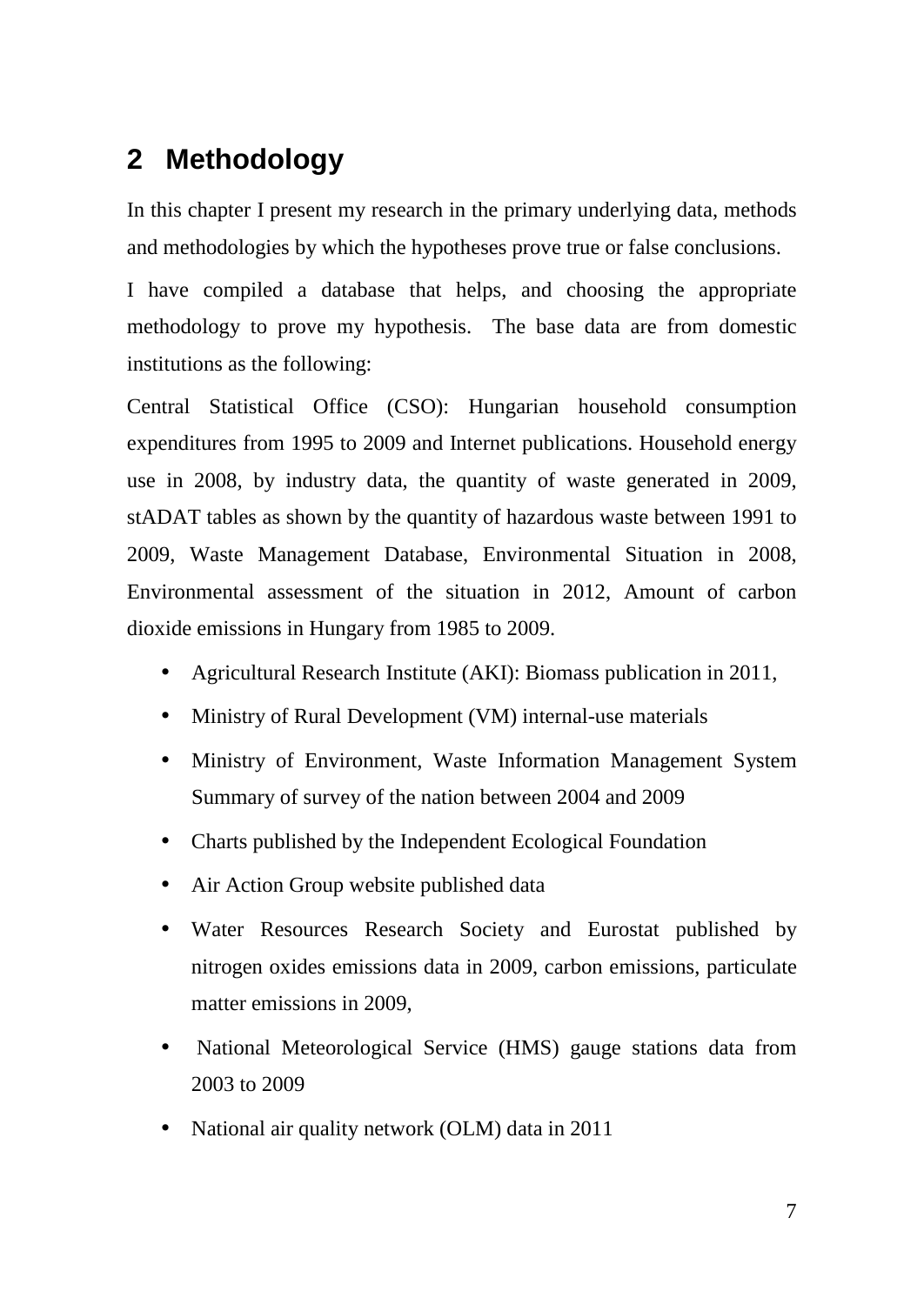- National Public Health and Medical Information Service in 2009
- Governmental in-house material
- Databases of self-government of Budapest, Budapest City Integrated Urban Development Strategy 2008, Municipal Regulation Smog Alert
- National Spatial Development Concept
- Ministry of National Development, the National Action Plan for 2008
- WHO research, studies
- EU-funded French National Public Health Institute (InVS), coordinated by the Research Aphekom 2011
- Self-made tables, graphs based on data released by CSO
- Correlation and regression calculations using data from EU countries, the average was carried out regarding to Hungary as there was insufficient data.

Major research methods, complex tables, graphical representations of various editing tools, advanced mathematical and statistical methods were applied, including linear and nonlinear correlation and regression analysis methods.

Investigating the correlation between the factors, SPSS correlation matrix software package was used. The regression models were performed to run the Enter method, which is to put into the model simultaneously monitoring all the variables.

At the multivariate regression models, it is important to filter the strong linear interactions (multicollinearity) with explanatory variables. The measurement of the variation of inflated multicollinearity factor (VIF) and tolerance index was used.

The analysis of variance method (Ward's method) investigated the possibility of assigning each country group. With the help of results obtained by using a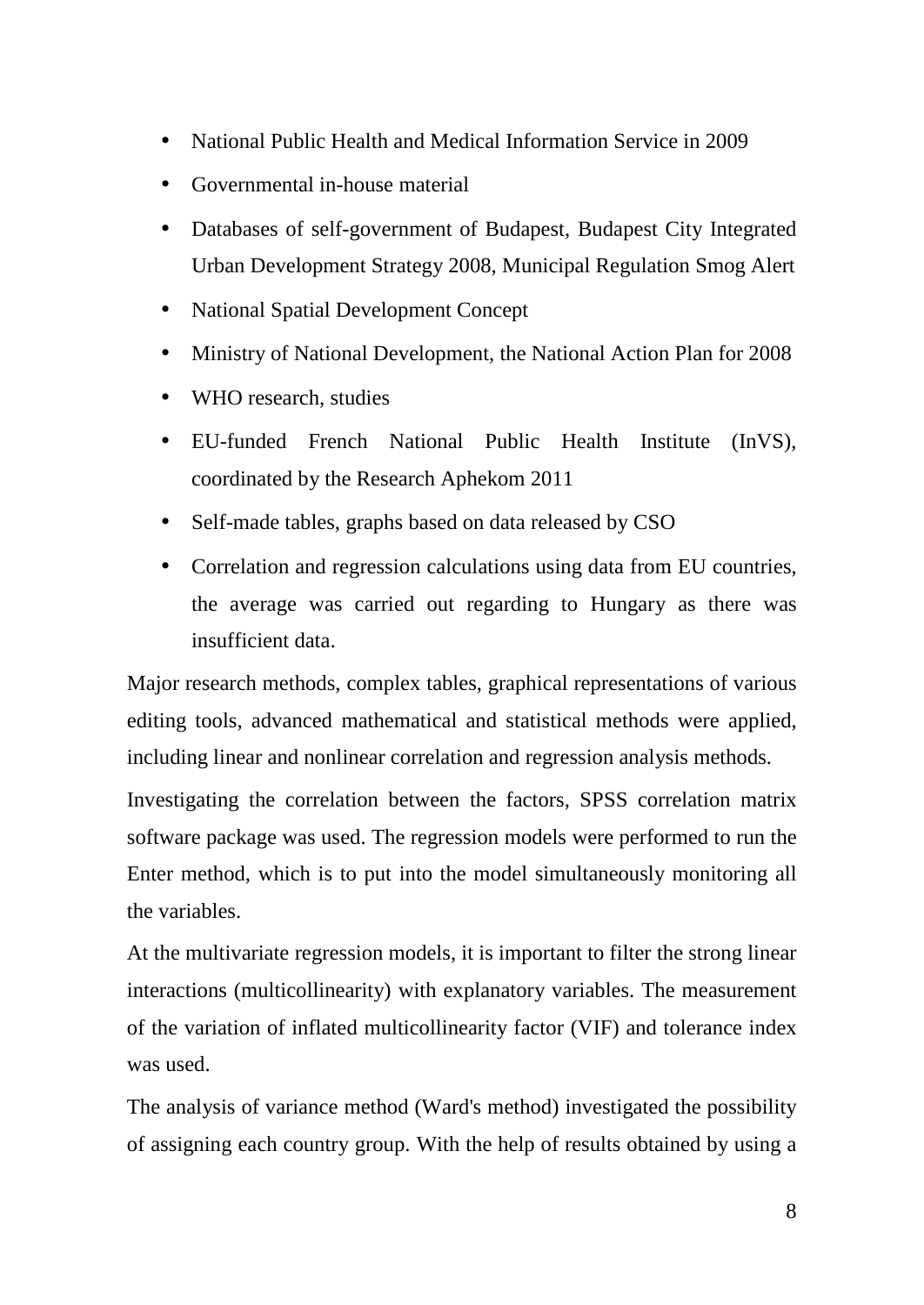dendogram, I limited such groups of countries with the most important indicators (proportion of renewable energy sources, the vulnerability of the urban population levels of particulate matter) are roughly equal. With this option, this is open for future correlations, to formulate useful lessons.

The correlation and regression calculations individual factors were studied and used to explore relationships between the factors and the following tests which were analyzed:

- Particulate matter concentrations
- Respiratory disease rates
- Renewable energy sources and the proportion of asthmatic disease.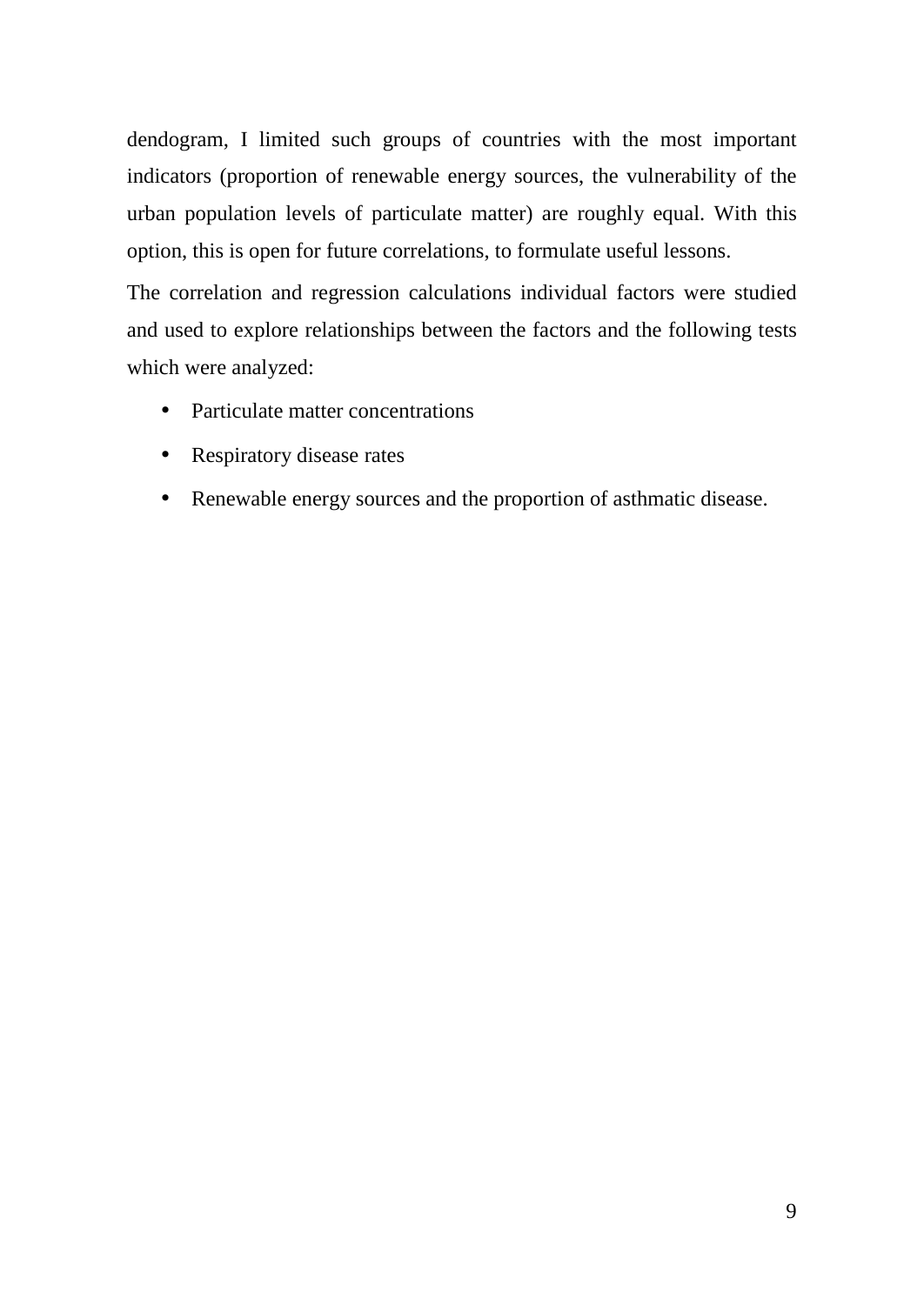## **3 Results**

## **3.1 Air pollution has become a major environmental problem**

Secondary research results proved that air pollution has become a major environmental problem. I made the following statement.

The air pollution can distinguish two main types, both natural and, secondly, human (anthropogenic) pollution. The natural pollution comes from forest fires, volcanoes, oceans, the cosmos and human influence free emissions, as long as the human, or anthropogenic pollution comes from the activities of people's ongoing connection with daily pollution into the atmosphere. The natural emissions in the atmosphere is more or less acclimated, because these processes has for centuries been present, but human pollution such as industrial pollution, car usage, waste incineration is the problem that the atmosphere is hard to adapt.

The air pollution can include additional components like aerosols that are the smallest particles; their size is smaller than 2.5 micrometers. Floating in the air is the most dangerous for human health, since the same emission source, such as gases, and even chemical may occur in the atmosphere. This process can be observed in winter, when wood is used for heating in many cities, the air that occurs is a brown blur as causing pollution, everyday is known as soot in the air. This process can be observed on the plants and on the surface of snow this causing discoloration.

The other type, size of air pollution 10 micrometers in diameter dust, which is the wear and tear of roads, soil from erosion and from industrial activities.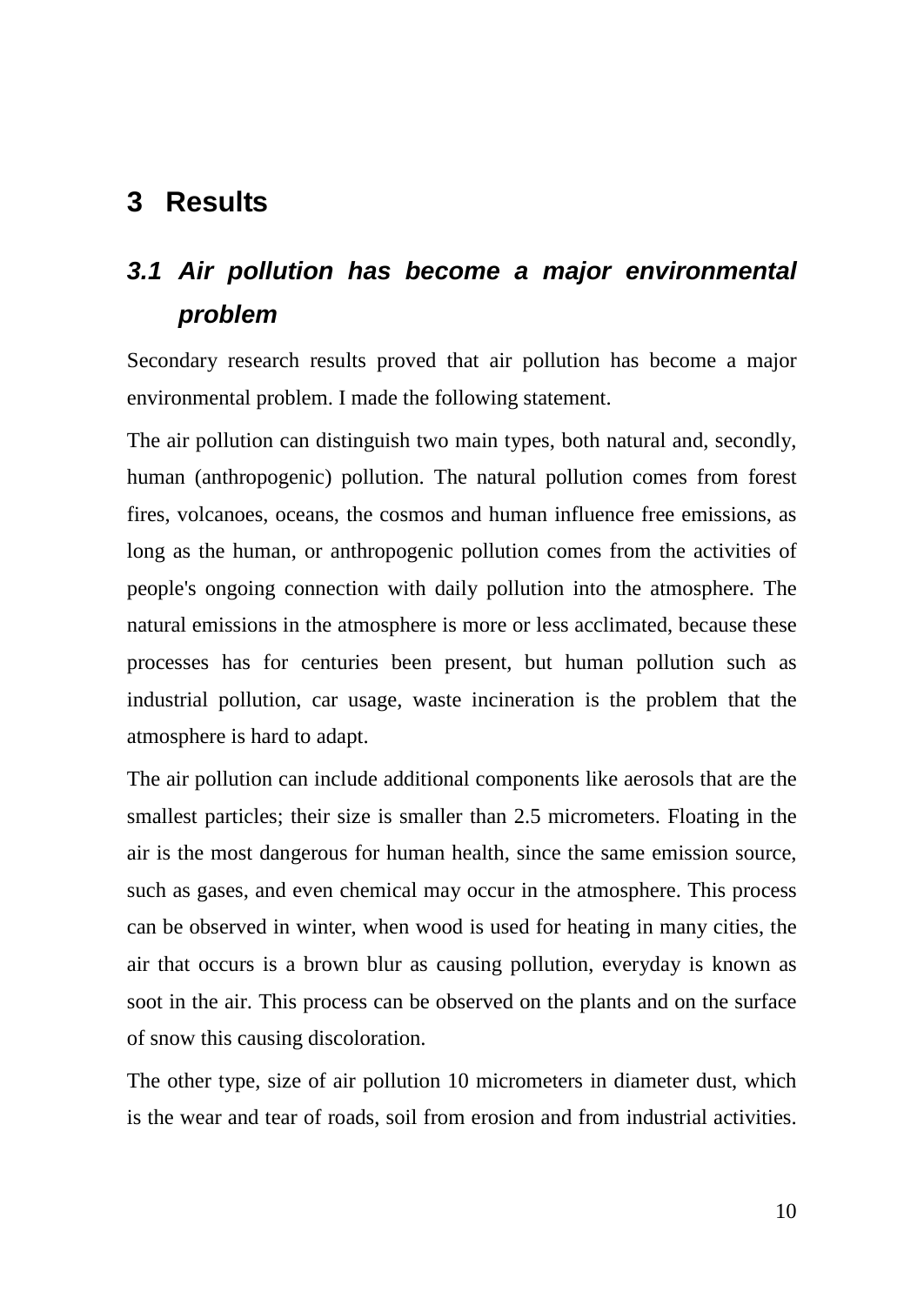The incidence of pollutants depends on the size of each load of industrial areas, heating the atmosphere and the geographical and climatic factors.

The urban climate influenced by a number of human and natural talents. The air pollution depends on the position of the city's topography, the amount of population, industrial level of development, the amount of heat emitted by the population and population density and the amount of green space. If the city's asphalt, brick, or concrete is predominantly, it causes higher temperature, such as in rural and urban areas. Therefore they are influencing the climate change.

On the international climate summit forums the participating countries formally recognized the need to reduce pollution. Unfortunately, the expansion is still in the foreground, so it is very difficult to downward pressure on high polluting countries in emissions compliance.

In our country from the 1990s, the power generation declined, as observed in the present day, so a catch up was needed for Hungary. A rise occurred after accession with the EU. Overall, the year 2009 to 2000 was the lowest in the country's energy consumption. Our energy export is not significant, mainly due to the economic crisis.

The Ward's method (variance method) executing a hierarchical cluster analysis examined the hypothesis formulated in my assumption that its output regarding to my dendrogram (Figure 1) differentiates four groups of countries (Table 1). The first group of 10 countries are included, including the EU-15 Member States (Belgium, France, Luxembourg, the Netherlands, Ireland), Bulgaria and the Visegrád Four (the Czech Republic, Hungary, Poland and Slovakia) are found. In this group of countries the proportion of renewable energy sources are relatively low (7.57% is the group average) and a high proportion of fossil energy sources (group average is 92.43%) is characterized by (CSO, 2012).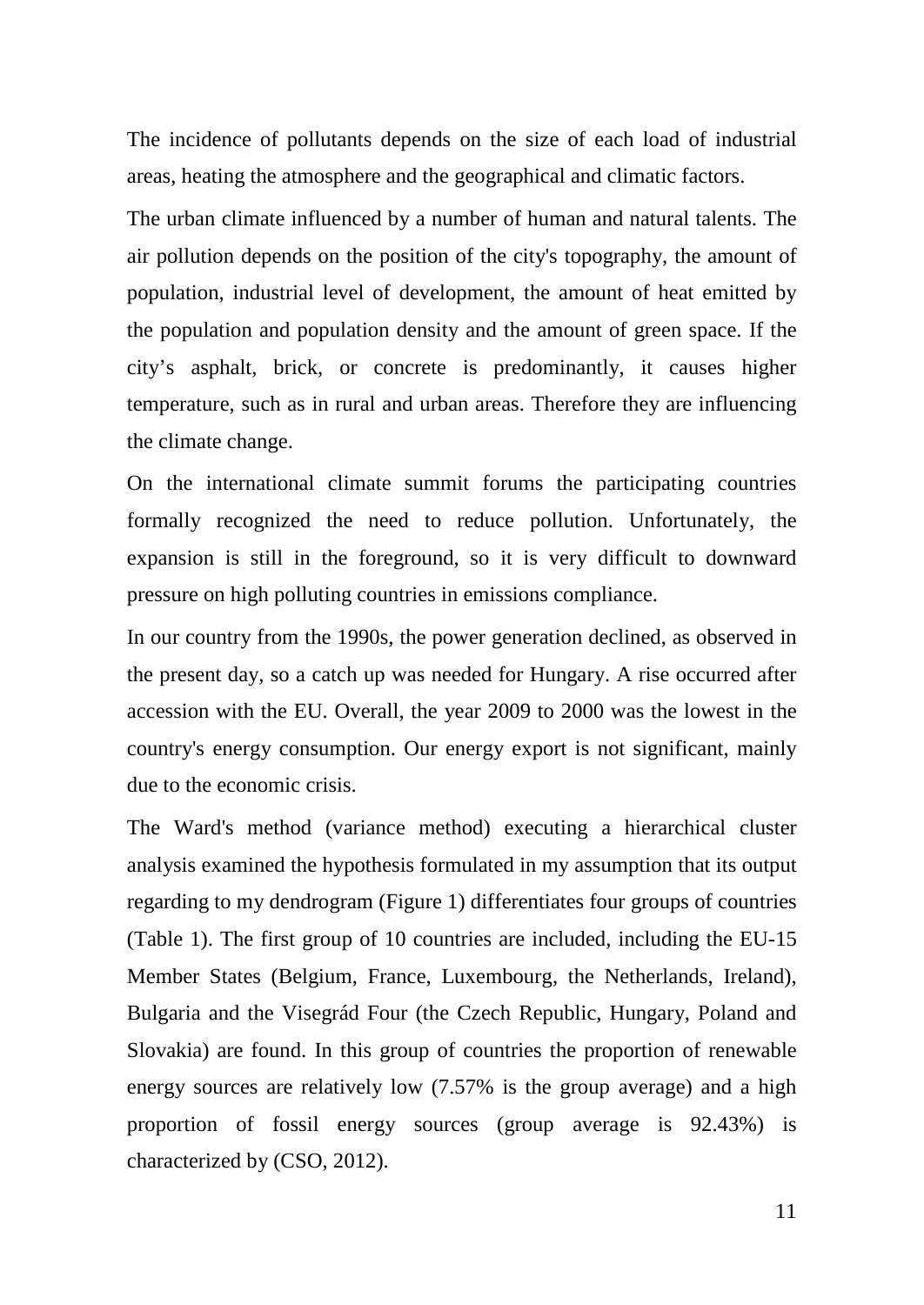The other "air-populous" country group comprises nine countries. Among these are the EU-15 Member States (Austria, Denmark, Portugal, and Finland) and EU-12 countries (Estonia, Latvia, Lithuania, Romania, and Slovenia). For this group of countries the renewable energy sources are in higher proportion  $(24.2\%$  in group average), which is the typical (CSO, 2012).

The third group of countries (Germany, Spain, Italy, England), the air pollution associated with high rates of diseases (respiratory diseases, 36.825%, 22.125% of chronic respiratory diseases). Here, however, noted that this type of disease demonstrated a not necessarily indicate a statistically high rate of adverse ecological situation, may be due to a higher quality health care (diagnosed more than in other countries).

The last group of countries covers two northern European countries, Sweden and Norway Lower. The characteristic of air pollution in these countries are lower (the average concentration of particulate matter: 17.0  $\mu$ g/m<sup>3</sup>) and a relatively high proportion of renewable energy sources (56.1% in group average) and a low proportion of non-fossil energy sources (43.9% in group average) can be found (Table 1).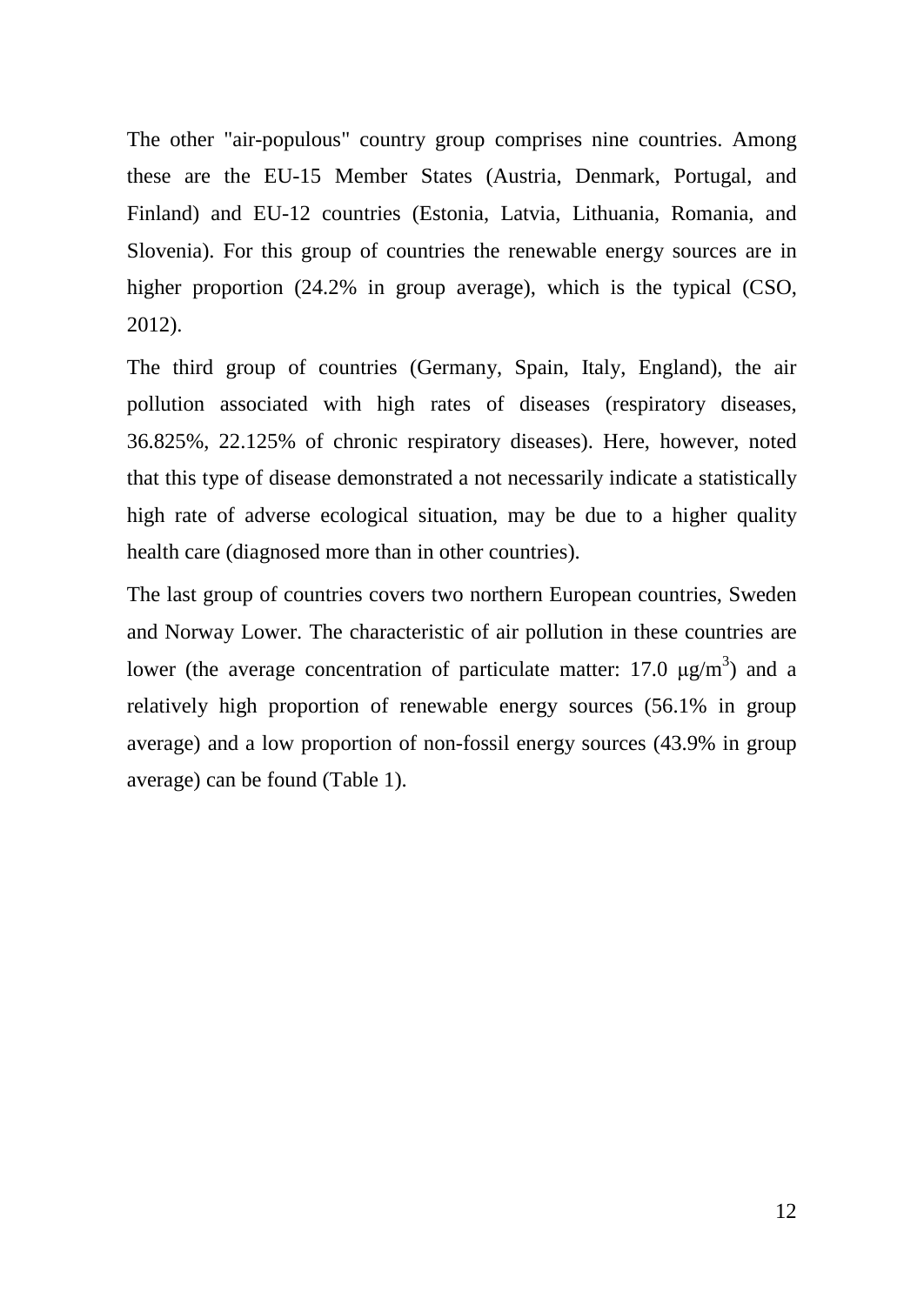### Table 1 Ward method

|        |                  |                |             | The proportion |                     |                    |             |                 |        |                |
|--------|------------------|----------------|-------------|----------------|---------------------|--------------------|-------------|-----------------|--------|----------------|
|        |                  |                |             | of non-fossil  | The endangerment    |                    | COPD        |                 |        |                |
|        |                  |                |             | energy sources | of the urban people |                    | Chronical   |                 |        |                |
|        |                  |                |             | The proportion | within total        | regarding to       | Sum of      | obstructive     |        |                |
|        |                  |                |             | of renewable   | energy              | particulate matter | respiratory | Respiratory     |        |                |
|        |                  |                |             | resources      | consumption         | content            | diseases    | <b>Diseases</b> | Asthma | Country        |
|        | W 1              | 1              |             | 4,60           | 95,40               | 29,00              | 7,30        | 4,60            | ,20    | Belgium        |
| a      |                  | $\overline{2}$ |             | 11,60          | 88,40               | 53,00              | 2,70        | 1,70            | ,10    | <b>Bulgary</b> |
| r      |                  | 3              |             | 8,50           | 91,50               | 26,00              | 2,70        | 2,10            | , 10   | Czech          |
| d      |                  |                |             |                |                     |                    |             |                 |        | Republic       |
|        |                  | 4              |             | 5,00           | 95,00               | 14,00              | 1,90        | 1,20            | ,10    | Ireland        |
| М      |                  | 5              |             | 12,30          | 87,70               | 26,00              | 20,20       | 8,30            | 1,00   | France         |
| e      |                  | 6              |             | 2,70           | 97,30               | 23,00              | ,20         | ,10             | ,00    | Luxembourg     |
| t      |                  | $\overline{7}$ |             | 7,70           | 92,30               | 30,00              | 5,30        | 4,40            | ,20    | Hungary        |
| h      |                  | 8              |             | 4,10           | 95,90               | 26,00              | 8,00        | 6,40            | ,10    | The            |
| o<br>d |                  |                |             |                |                     |                    |             |                 |        | Netherlands    |
|        |                  | 9              |             | 8,90           | 91,10               | 35,00              | 10,80       | 8,30            | ,70    | Poland         |
|        |                  | 10             |             | 10,30          | 89,70               | 25,00              | 1,10        | ,70             | ,10    | Slovakia       |
|        |                  | <b>Total</b>   | <b>Mean</b> | 7,5700         | 92,4300             | 28,7000            | 6,0200      | 3,7800          | ,2600  |                |
|        | $\boldsymbol{2}$ | 1              |             | 19,90          | 80,10               | 17,00              | 3,50        | 3,00            | ,10    | Danmark        |
|        |                  | 2              |             | 22,80          | 77,20               | 13,00              | ,30         | ,20             | ,00    | Estonia        |
|        |                  | 3              |             | 34,30          | 65,70               | 20,00              | ,40         | ,30             | ,10    | Lattvia        |
|        |                  | 4              |             | 17,00          | 83,00               | 23,00              | ,90         | ,80             | ,10    | Lithuania      |
|        |                  | 5              |             | 29,70          | 70,30               | 24,00              | 2,90        | 2,40            | ,10    | Austria        |
|        |                  | 6              |             | 24,50          | 75,50               | 25,00              | 6,50        | 2,70            | ,10    | Portugal       |
|        |                  | $\overline{7}$ |             | 22,40          | 77,60               | 30,00              | 6,90        | 5,40            | ,30    | Romania        |
|        |                  | 8              |             | 16,90          | 83,10               | 29,00              | ,60         | ,40             | ,00    | Slovenia       |
|        |                  | 9              |             | 30,30          | 69,70               | 13,00              | 1,50        | 1,00            | ,10    | Finnland       |
|        |                  | <b>Total</b>   | <b>Mean</b> | 24,2000        | 75,8000             | 21,5556            | 2,6111      | 1,8000          | ,1000  |                |
|        | 3                | 1              |             | 9,80           | 90,20               | 22,00              | 34,90       | 24,10           | 1,70   | Germany        |
|        |                  | 2              |             | 13,30          | 86,70               | 26,00              | 34,10       | 13,80           | ,80    | Spain          |
|        |                  | 3              |             | 8,90           | 91,10               | 33,00              | 30,80       | 21,50           | ,60    | Italyg         |
|        |                  | 4              |             | 2,90           | 97,10               | 19,00              | 47,50       | 29,10           | 1,30   | United         |
|        |                  |                |             |                |                     |                    |             |                 |        | Kingdom        |
|        |                  | Total          | <b>Mean</b> | 8,7250         | <u>91,2750</u>      | <u>25,0000</u>     | 36,8250     | <u>22,1250</u>  | 1,1000 |                |
|        |                  |                |             |                |                     |                    |             |                 |        |                |
|        | 4                | 1              |             | 47,30          | 52,70               | 15,00              | 3,50        | 2,60            | ,10    | Sweden         |
|        |                  | 2              |             | 64,90          | 35,10               | 19,00              | 2,50        | 2,00            | ,10    | Norway         |
|        |                  | <b>Total</b>   | <b>Mean</b> | 56,1000        | 43,9000             | 17,0000            | 3,0000      | 2,3000          | ,1000  |                |
|        | <b>Total</b>     | <b>Mean</b>    |             | 17,6240        | 82,3760             | 24,6000            | 9,4800      | 5,8840          | ,3240  |                |
|        |                  |                |             |                |                     |                    |             |                 |        |                |

### Source: Own Compliation, CSO (KSH) database, 2012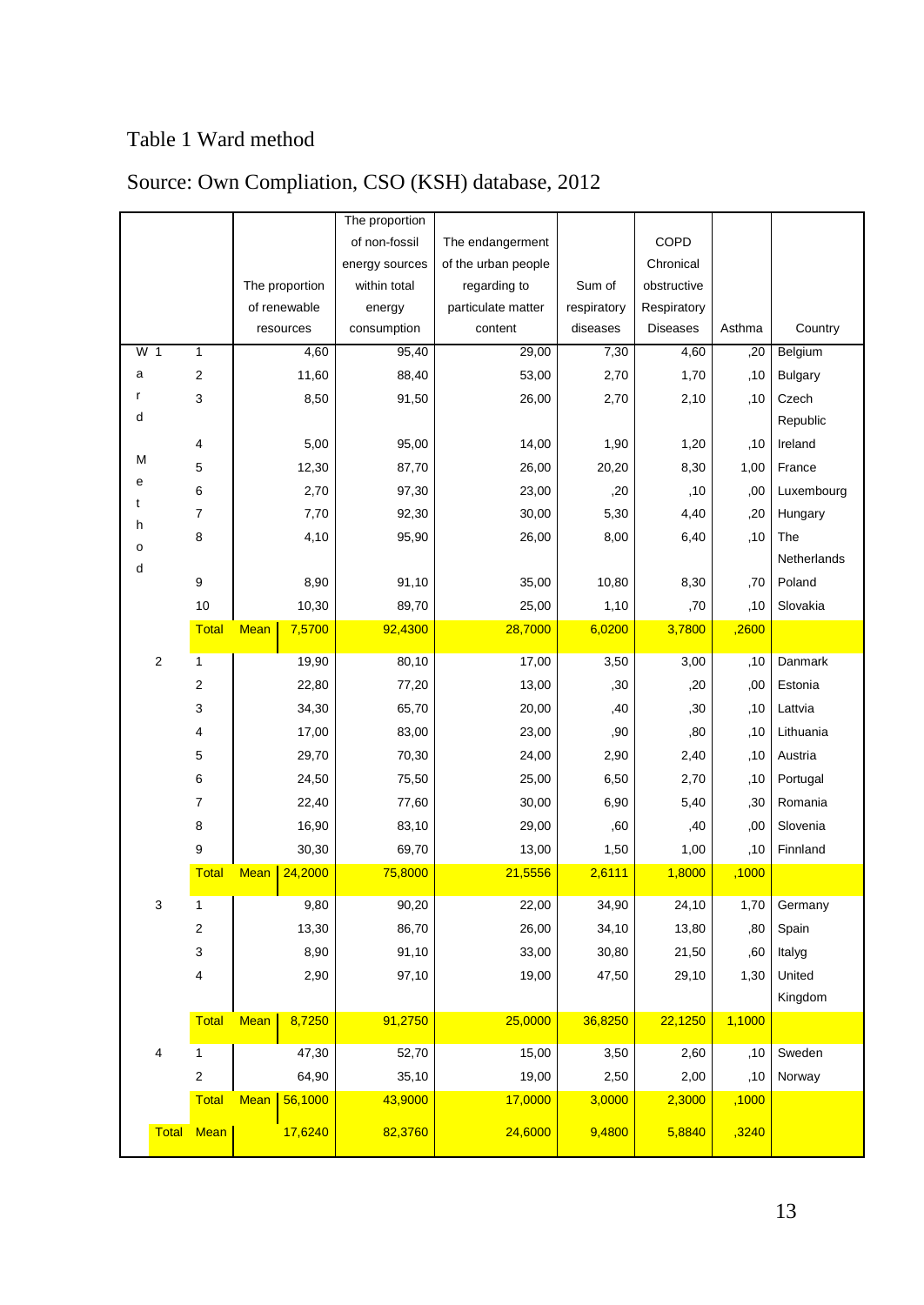

### Figure 1 Dendogram

Source: Own Compliation, CSO (KSH) database, 2012

After the systematization of the results of secondary research, and after the own calculations, I see the H1 hypothesis has been justified.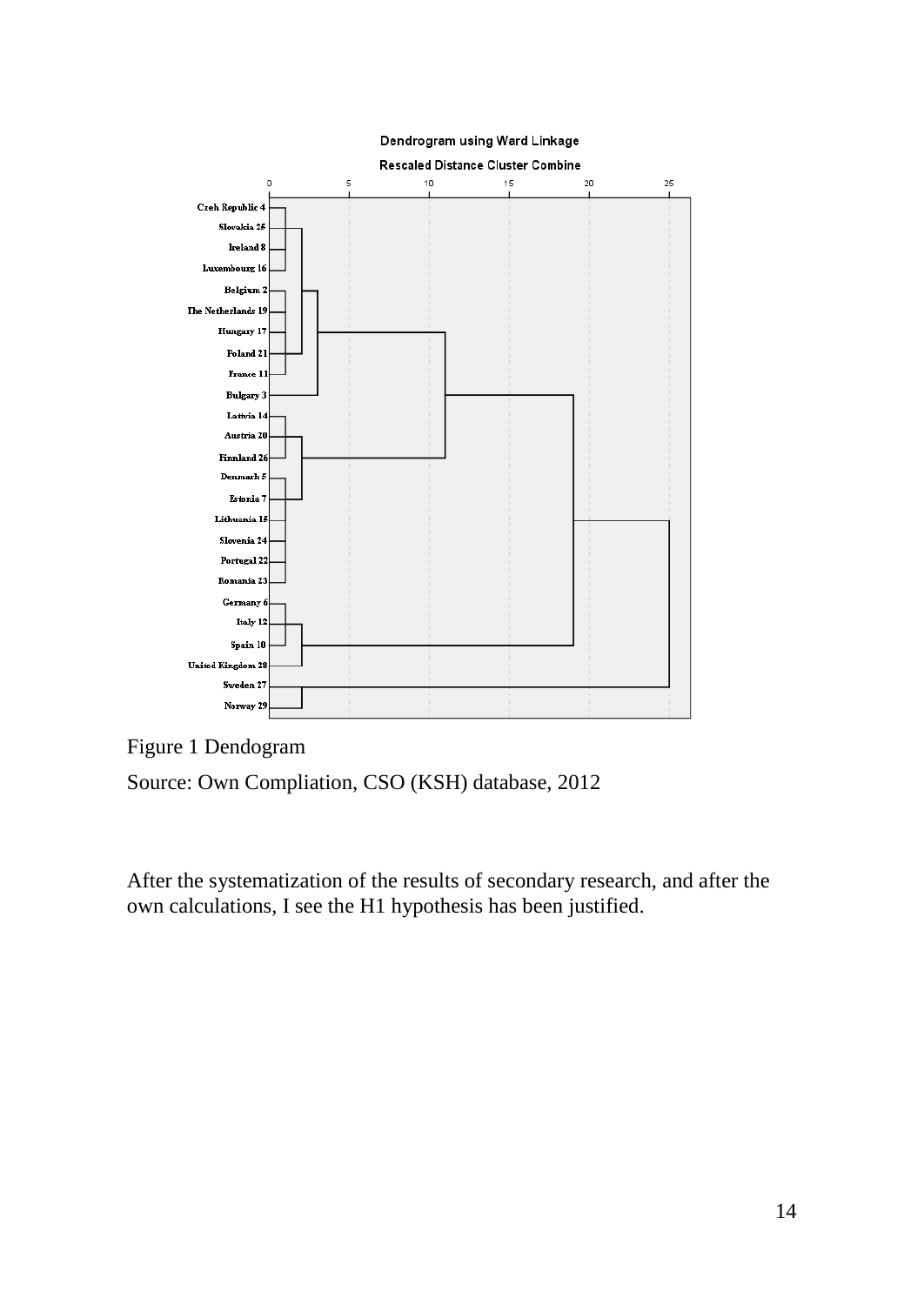## **3.2 The connection of renewable energy sources and air pollution ratios**

The H2 hypothesis, correlation and regression calculations were performed to demonstrate the database of EU member states.

 The increase in the proportion of non-fossil energy sources has been studied, that can affect the concentration of dust in the evolution of the urban population.

The following function has been flitted:

 $Y_1 = a + b \times x 1$ 

where:  $x_1$  = non-fossil (renewable) resources in the total use of resources in%

 $Y_1$  = concentration of particulate matter content ( $\mu g/m^3$ ) for the urban population

The regression results are presented in Table 2. The data indicate that among the factors is weak, moderate correlation can be found, suggesting that the dust concentration is still less felt in the increasing proportion of non-fossil energy sources. The data shows that high-flow estimates can be made with a great concentration.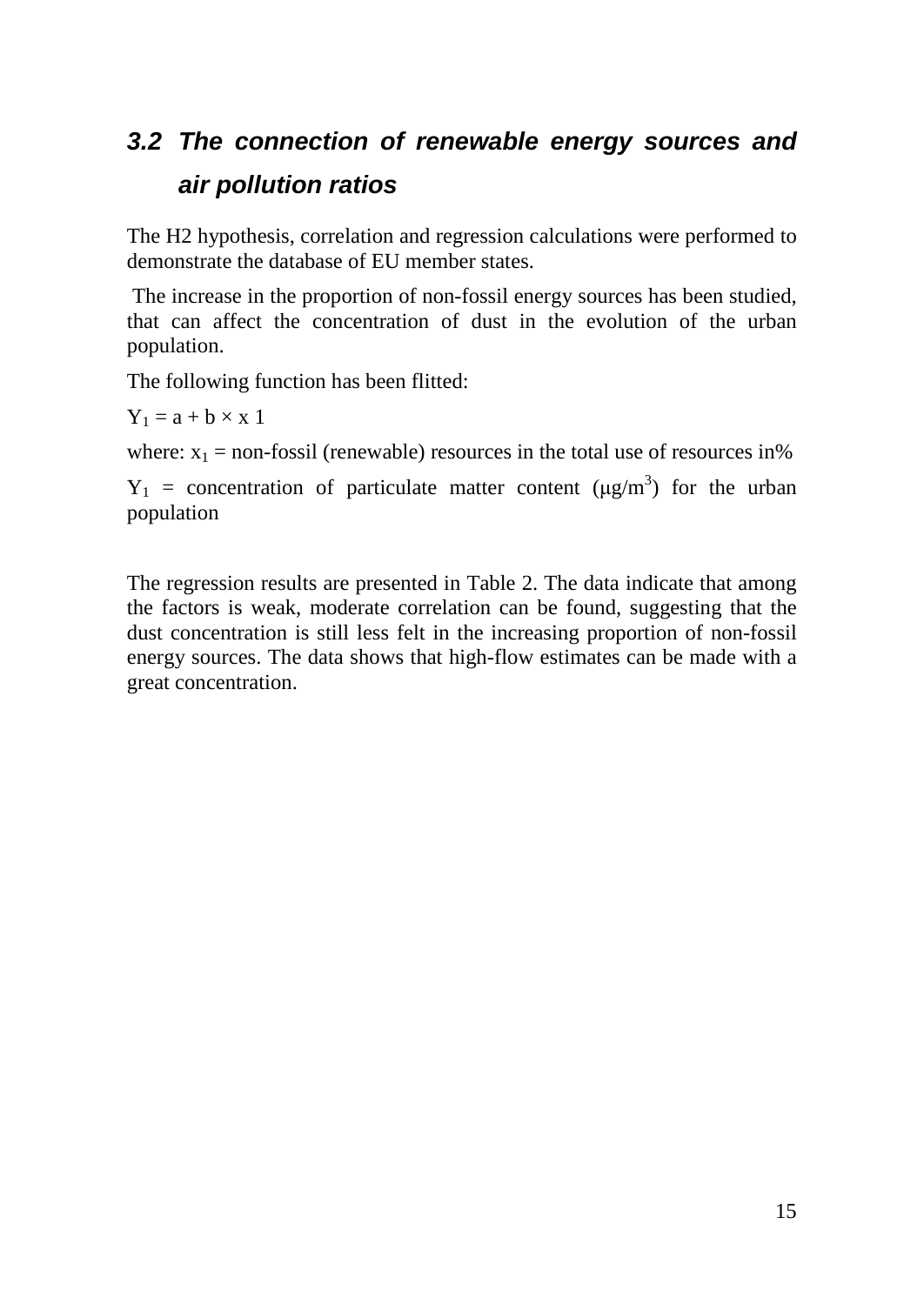### Table 2 Non- fossil energy sources within the total urban population ratio and the risk of dust between the regression results

|       | .              |          |             |              |
|-------|----------------|----------|-------------|--------------|
| Model |                |          |             | Std. Failure |
|       |                |          | Adjusted R- | of the       |
|       | R              | R-square | square      | estimate     |
|       | $,353^{\circ}$ | ,125     | ,087        | 8,08476      |
|       |                |          |             |              |

**Regresszion Model** 

a. Independent Variable:The proportion of non-fossil energy sources within total energy

| Model |                         | The sum of  |           |          |       |                  |
|-------|-------------------------|-------------|-----------|----------|-------|------------------|
|       |                         | square      | Degree of |          |       | The significance |
|       |                         | differences | Freedom   | Variance | F     | level of F-probe |
|       | <b>Regression Model</b> | 214,644     |           | 214,644  | 3,284 | $,083^a$         |
|       | Error                   | 1503,356    | 23        | 65,363   |       |                  |
|       | Total                   | 1718,000    | 24        |          |       |                  |

a. . Independent Variable:The proportion of non-fossil energy sources within total energy

b. Dependent Varable: The endangerment of the urban people regarding to particulate matter content

|       |                   |       | ------------                       |              |       |                  |
|-------|-------------------|-------|------------------------------------|--------------|-------|------------------|
| Model |                   |       |                                    | Standardise  |       |                  |
|       |                   |       |                                    | d            |       |                  |
|       |                   |       | <b>Unstandardised Coefficienst</b> | Coefficients |       |                  |
|       |                   |       | Standard                           |              |       | The significance |
|       |                   | B     | error                              | Beta         | t     | level of F-probe |
| 1     | Regression        | 8,002 | 9,301                              |              | ,860  | ,399             |
|       | (Constant)        |       |                                    |              |       |                  |
|       | The proportion of | ,201  | ,111                               | ,353         | 1,812 | ,083             |
|       | non-fossil energy |       |                                    |              |       |                  |
|       | sources within    |       |                                    |              |       |                  |
|       | total energy      |       |                                    |              |       |                  |
|       | consumption       |       |                                    |              |       |                  |

**Coefficients<sup>a</sup>**

a. Dependent Varable: The endangerment of the urban people regarding to particulate matter content

Source: Own Compliation, CSO (KSH) database, 2012

Regarding to my primary research hypothesis the H2 is only partially can be justified, because the growth of renewable energy sources cannot be justified through reduced dust emissions. The correlation coefficient  $r = 0.353$ , i.e., there is a weak relationship between the two factors.

**ANOVA<sup>b</sup>**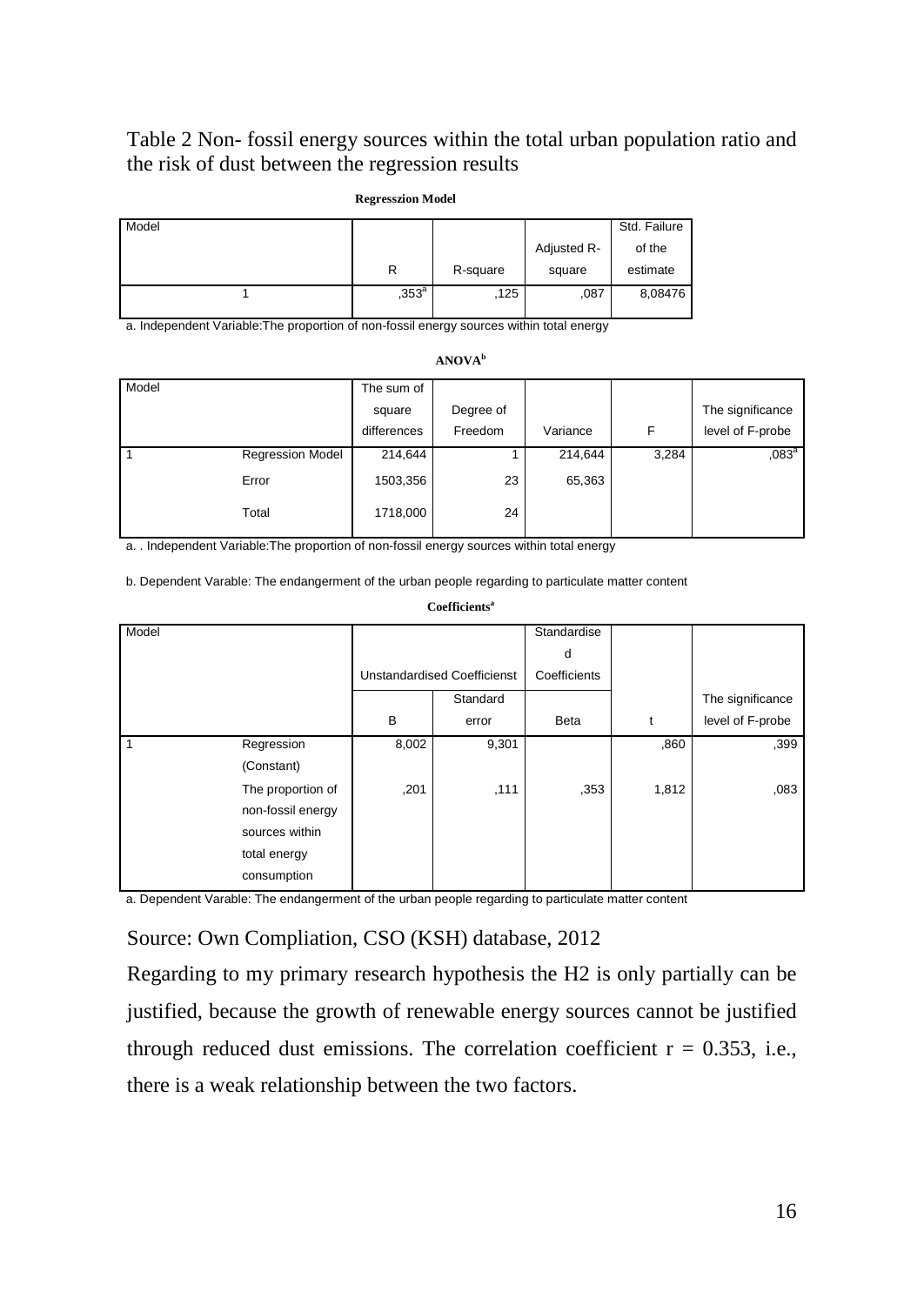## **3.3 The relationship between pollution and respiratory diseases**

To prove the H3 hypothesis the following connection between factors also been analyzed in the secondary research:

The increase in the share of renewable resources to reduce the amount of airborne dust concentration in the respiratory diseases which eventually contributes significantly in its formation

I fitted the following function:

 $X =$  concentration of particulate matter  $PM_{10}/m^3$ 

 $Y =$ rate of respiratory diseases  $\degree\%$ 

Unlike the expected impact, if the non-fossil rate increases by 1%, growing 0.2 µg/m3 the dust concentrate (Figure 2, Figure 3), therefore the impurity concentration is not reduced, which requires further investigation and research work.



Figure 2 Ratio of respiratory diseases

Source: Own Compliation, CSO (KSH) database, 2012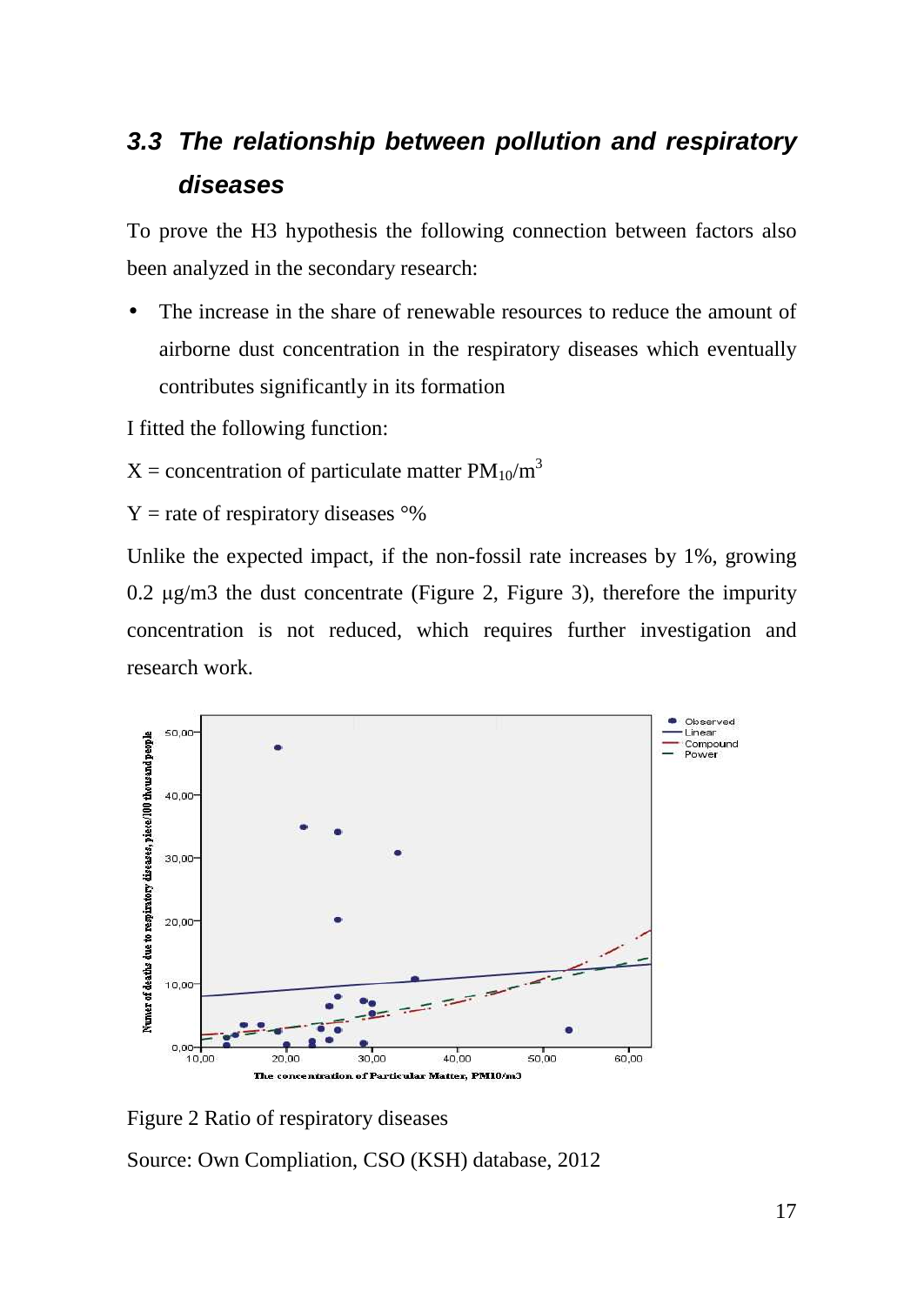

Figure 3 COPD chronic obstructive ratios of respiratory diseases

Source: Own Compliation, CSO (KSH) database, 2012



Figure 4 Asthma

Source: Own Compliation, CSO (KSH) database, 2012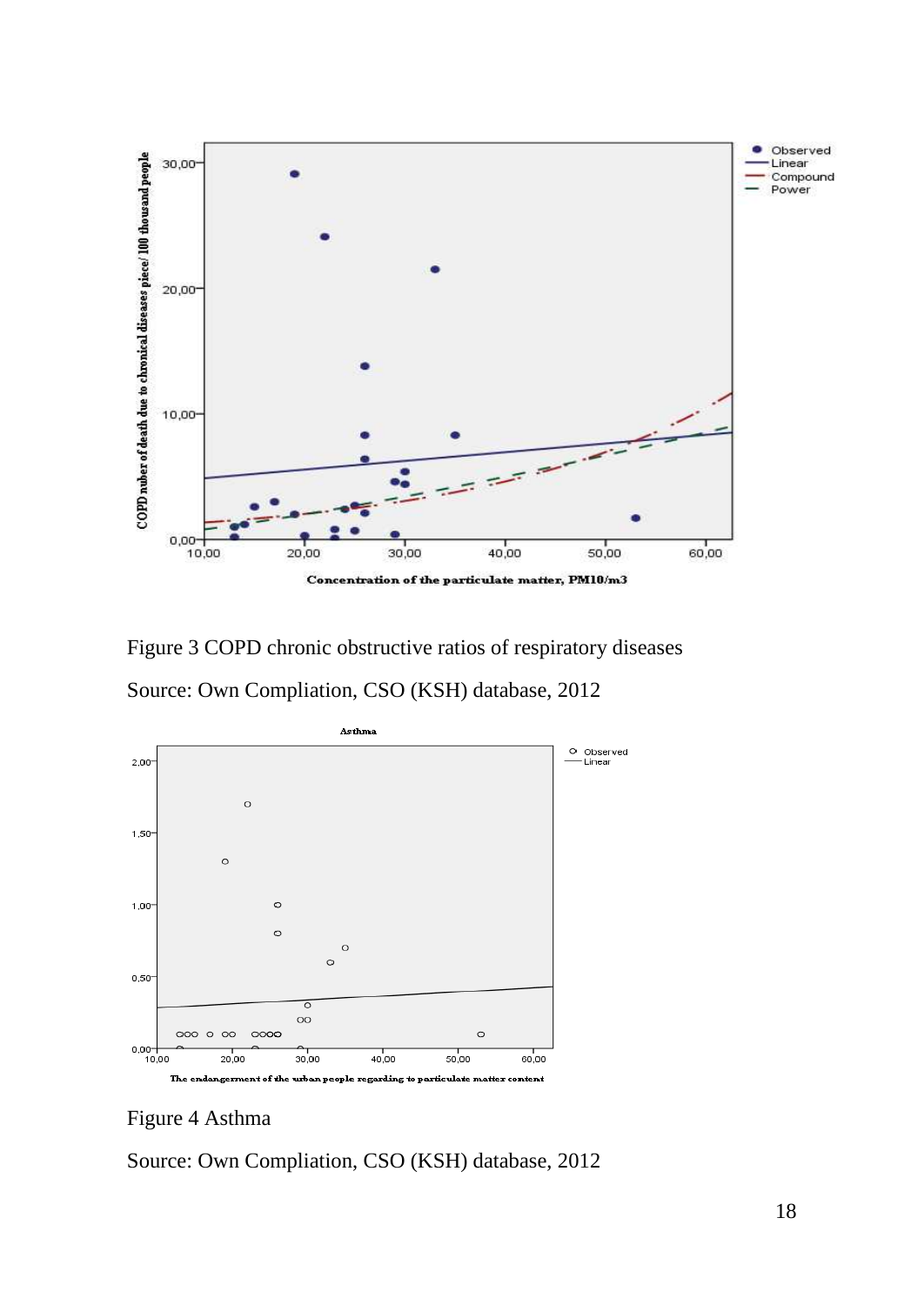Regression calculations were carried out as well as air pollution and respiratory diseases among these is statistically proven correlations. The calculations were based on the data gained from EU member states and was fitted to the following function:

#### $Y_i = a + bxi$

To investigate the dust concentrations and statistically proven effect on the rate of respiratory diseases in the linear and nonlinear function were carried out.The exponential and linear relationships between the factors of the exponential function are approximated. The factors expressing the relationship between correlation coefficients, index value indicates a weak relationship ( $r$  (i) = 0). Contrary to expectations, it shows that European countries understood the level of dust concentration and the ratio of respiratory diseases can be detected virtually no verifiable connection.

Almost no change in the proportion of non-fossil energy sources has occurred. The non-fossil energy sources within a modern use of renewable energy sources should be increased.

**According to my calculations, my hypothesis H3 is only partially justified, since the increase in the share of renewable energy sources cannot be justified statistically the relationship between the decreases in the number of respiratory diseases. With the increases of energy rate there were no statistically verifiable reduction in air pollution and air pollution and respiratory diseases among the number there is no statistical correlation which can be justified. The air pollution-related diseases have increased, but statistical numbers cannot be proved unequivocally that the use of renewable energy sources has increased the number of diseases and air pollution load reduction in the level of quantification. However, the problem exists, and special research projects should be started and deeper scientific analysis needed.**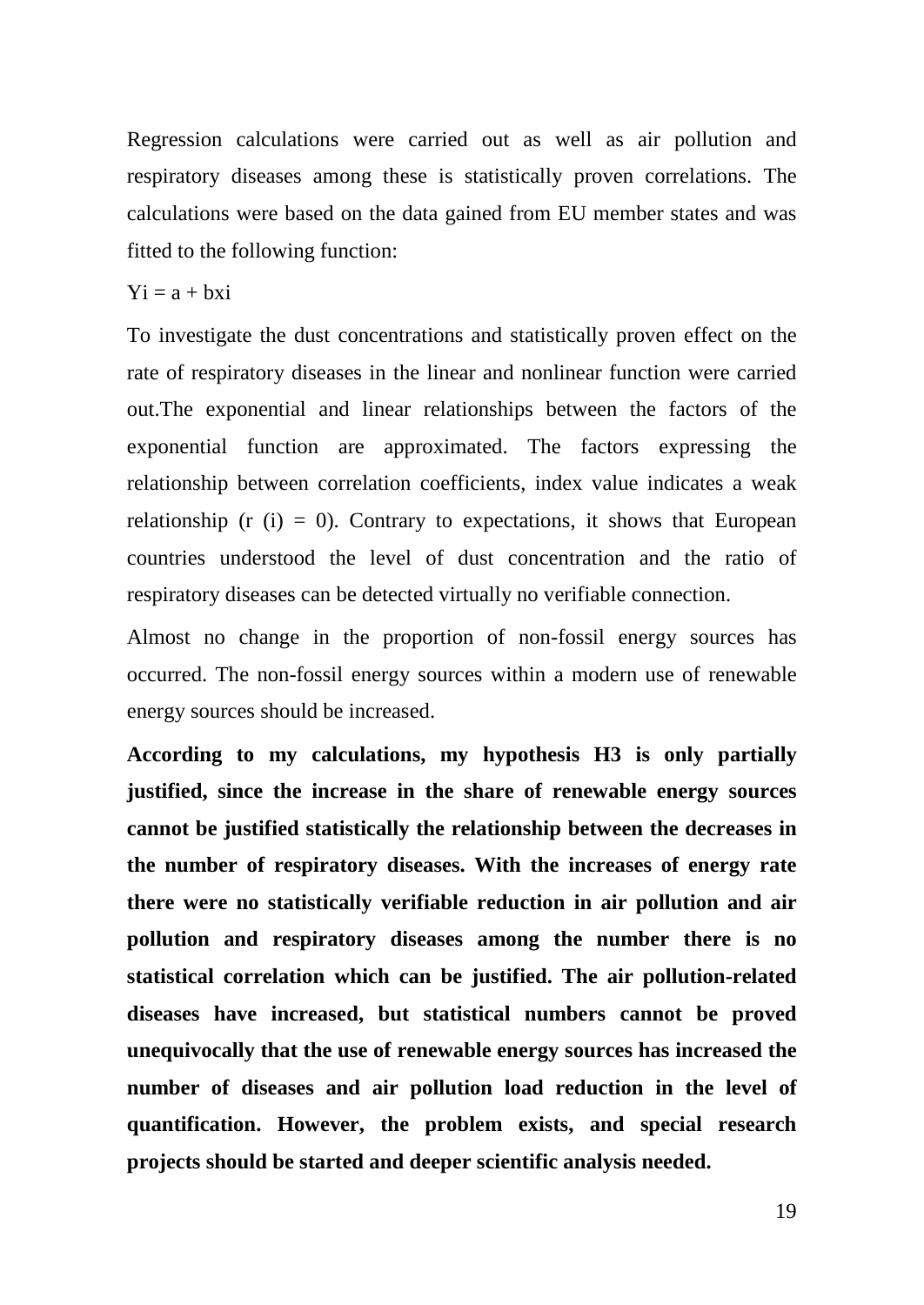### **4 A new and novel scientific results**

My results according to my hypothesis are summarized below:

In the recent years, the particulate matter pollution in Europe and in Hungary is a major environmental problem. In 2003, the Hungarian contamination was significantly higher than the European average (EU 31.2  $\mu$ g/m<sup>3</sup>, Hungary 40.1 2  $\mu$ g/m<sup>3</sup>). Due to the regulations in Hungary, their position has improved, and the air pollution level has nearly reached the EU average (EU 26.8 2  $\mu$ g/m<sup>3</sup>, Hungary 27.1  $2 \mu g/m^3$ )

The Ward's method (variance method) executing its output from a hierarchical cluster analysis dendrogram based on four groups of countries. The first group of 10 countries was among the 15 EU Member States (Belgium, France, Luxembourg, the Netherlands, and Ireland) and EU-12 Member States (Czech Republic, Hungary, Poland and Slovakia). In this group of countries the proportion of renewable energy sources is relatively low (7.53% of the group average) and high proportion of fossil energy sources (92.47% in group means) are characterized.

The other "air-populous" country group of nine countries is involved. Among them, we found are some of the EU-15 Member States (Austria, Denmark, Portugal, and Finland) and EU-12 Member States (Estonia, Latvia, Lithuania, Romania, and Slovenia). For this group of countries a higher proportion of renewable energy sources (24.2% in group means) are characterized by the total energy consumption.

The third group of countries (Germany, Spain, Italy, England), the air pollution associated with high rates of diseases (respiratory diseases, 36.825%, 22.125% of chronic respiratory diseases). Here, however, noted that this type of disease demonstrated a not necessarily indicate a statistically high rate of adverse ecological situation, may be due to a higher quality health care (diagnosed more than in other countries).

Data average for the country group: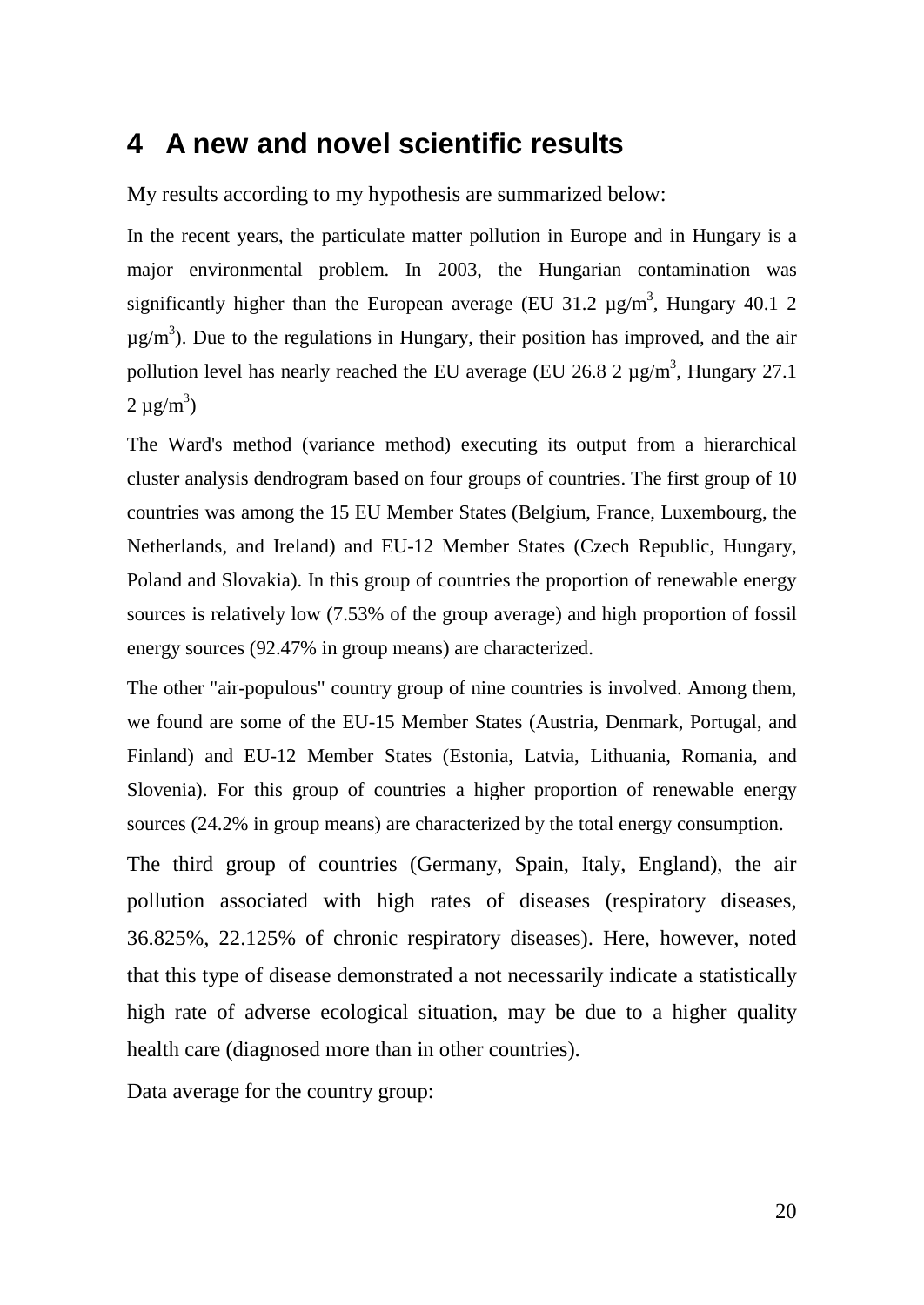With the help of advanced mathematical and statistical methods I could show that the ratio of renewable energy increases, contrary to my assumption, that it does not reduce the pollution load level. The data indicate that among the factors is weak, moderate correlation can be found, suggesting that the dust concentration is still less felt in the increasing proportion of non-fossil energy sources. The data shows that high-flow estimates can be made with a great concentration. The correlation coefficient  $r = 0.353$ , i.e., there is a weak relationship between the two factors. Unlike the expected impact, if the non-fossil rate increases by 1%, the dust concentrate growing with 0.2  $\mu$ g/m<sup>3</sup>, therefore the impurity concentration is not reduced, this requires further investigation and research work.

I analyzed the relationship between the concentration of particulate matter and various respiratory diseases (asthma, respiratory diseases). Secondary research results proved that the small increase in the particulate content of the air is also caused coughing, wheezing triggered, and if the pollution enters the lungs, it can trigger a variety of inflammatory processes, which can lead to serious respiratory illnesses. The dust amount is slightly too negative, it is easily absorbed in the lungs; and air pollution from long-term health effects can be observed by the public health.

The dust concentration, respiratory diseases impact, linear exponential and power functions were investigated by primary research methods. The exponential and linear relationships between the factors of the exponential function are approximated. The factors expressing the relationship between correlation coefficients, index value indicates a weak relationship ( $r$  (i) = 0). Contrary to expectations, it shows that European countries understood the level of dust concentration and the ratio of respiratory diseases can be detected virtually no verifiable connection.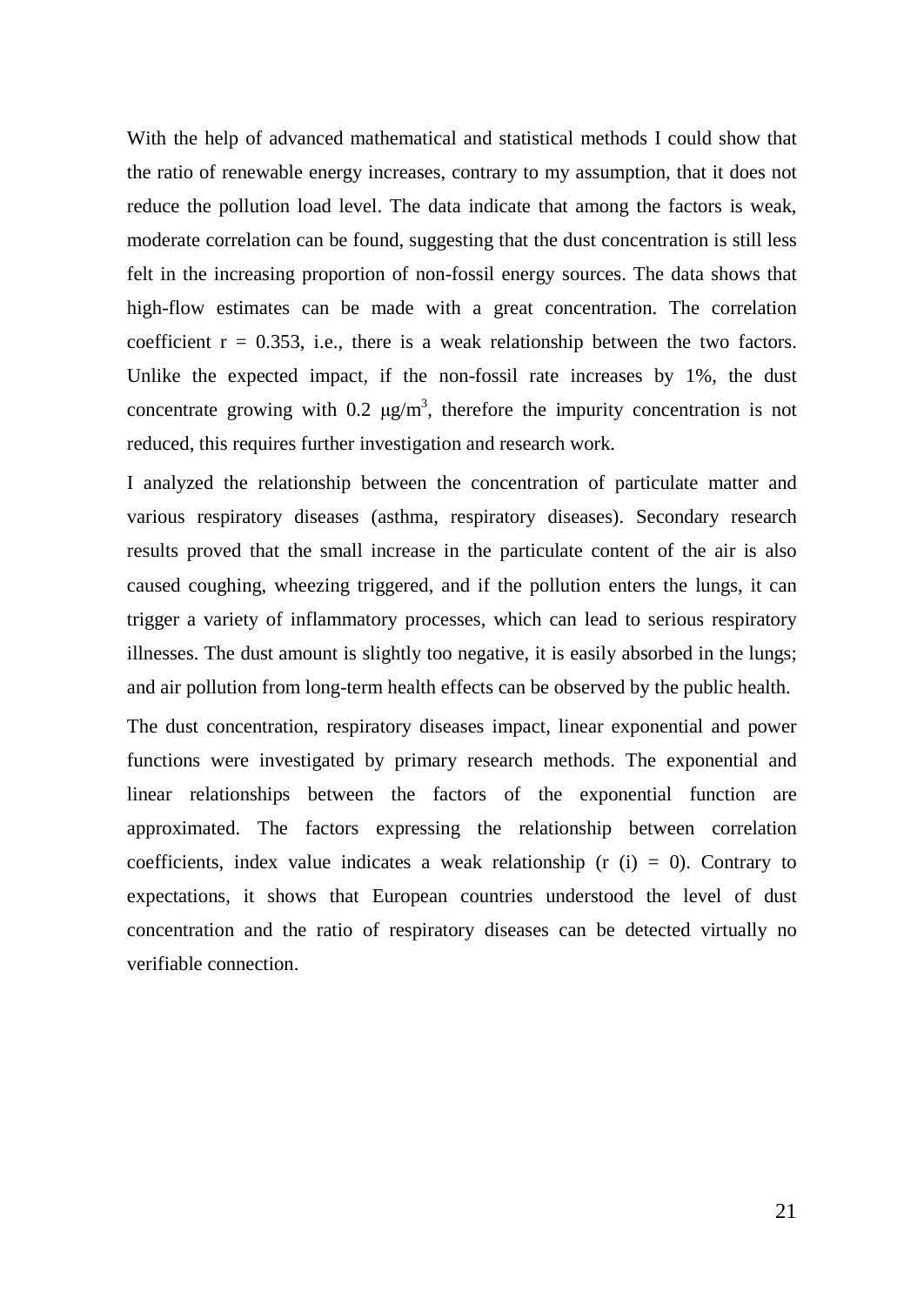### **5 Conclusions and recommendations**

### **5.1 Conclusions**

One of today's most important task of the atmosphere to be continuously reduce the amount of harmful emissions, so the amount of airborne dust concentrations occur also less likely to cause lasting damage to organisms. There is a need for renewable resources and production of bio-energy. Budapest will inevitably need to improve air quality as the city's first smog alarm shown. Prevention is the key to action programs and the more stringent air quality protection. Intersectorial Action for PM10 Reduction Program and Action Plan based on the primary task of the urban background and local levels can be measured, due to human activities which get the sources of PM10 emissions from transport.

Currently, the traffic emission is increasing. Although the car stock, and within it a number of diesel cars – following the economic changes in varying intensity - is steadily growing, it remains about 70% of the share of trucks and buses in the particulate emissions from road vehicles. The number of vehicles being driven in 2035 from the present 820 million will rise to 1.7 billion. Currently 96% of motor vehicles operate with fossil fuel. Transport energy demand is expected definition is fraught with many uncertainties that affect the use of biofuels. These factors include the oil price development, the development of automotive technologies, energy efficiency improvements, and the old car park and the modernization of public transport.

In Hungary, the use of renewable energy is not only the obligation (the fourth of the European Parliament and the Council's 2009th dated April 23, the renewable sources of energy subsidies, 2001/77/EC and Directive 2003/30/EC amending and subsequently repealing Repeal of Directive 2009/28/EC on ("Policy", "RED Directive") in Article 4 of the national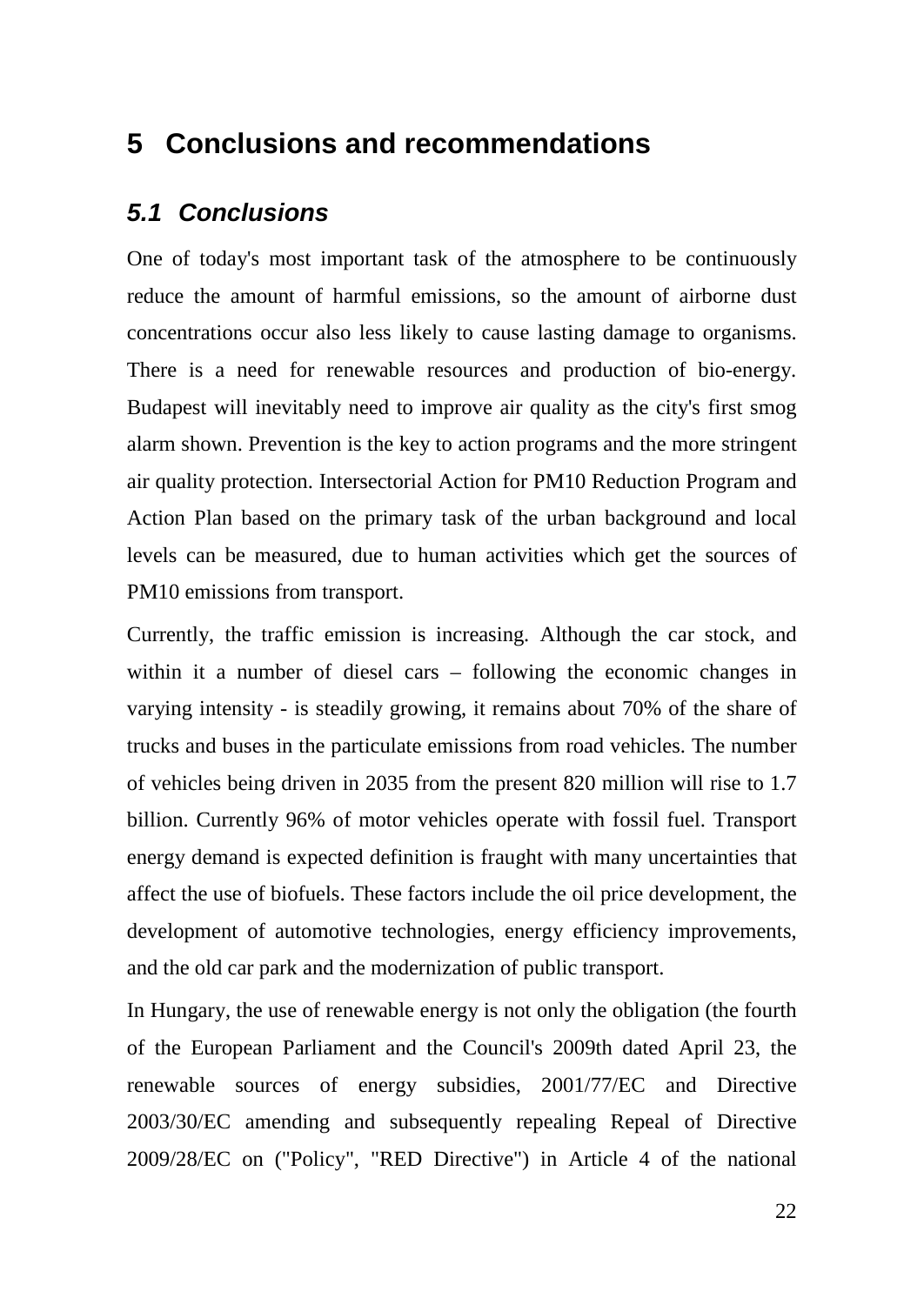reporting obligations for compliance), but the high road to economic development opportunities this is the so called breakout point.

For Hungary, the development of a green economy is necessary regarding to the use of fossil fuels and creating jobs by resulting economic boom, as well as creating a healthy environment.

Europe 2020 sets out five key aims as guidelines: employment, research and innovation, climate change and energy, education, fight against poverty. The objectives set out figures and border countries as to group together. The strategy highlighted in the "20/20/20" climate-energy performance target that the EU Member States agreed at EU level by 2020 at least 20% (favourable conditions, 30%) reduction of greenhouse gas (GHG) emissions, 20% increase in the share of renewable energy sources (renewable energy in 2009, a 10% share of the total energy consumption), and 20% increase in energy efficiency compared to 1990 levels. However, the transport of renewable energy sources should represent 10% share of the total use of energy. The European Union is the promotion of biofuels production and use of the foundations were laid down in Directive 2003/30/EC, by 2010, 5.75% of the shares set a target performance, however, only 4.71% reached.

Today the biggest problem within the renewable electricity production is the electrical energy storage. Controllability of the system is also a problem, including exposure to the weather conditions in a continuous and consistent availability. In the big cities and especially in Budapest, the largest air pollution from transport is a burden for the population, large particulates, nitrogen oxides and ozone-causing the main part of the pollution. By littering at the countryside, burning, heating causing also problems.

Not taking effective measures to mitigate the long-term air pollution, you can reach a high level of air pollution, which seriously threatens our health by causing large number of deaths. In this case, the official measure - smog alert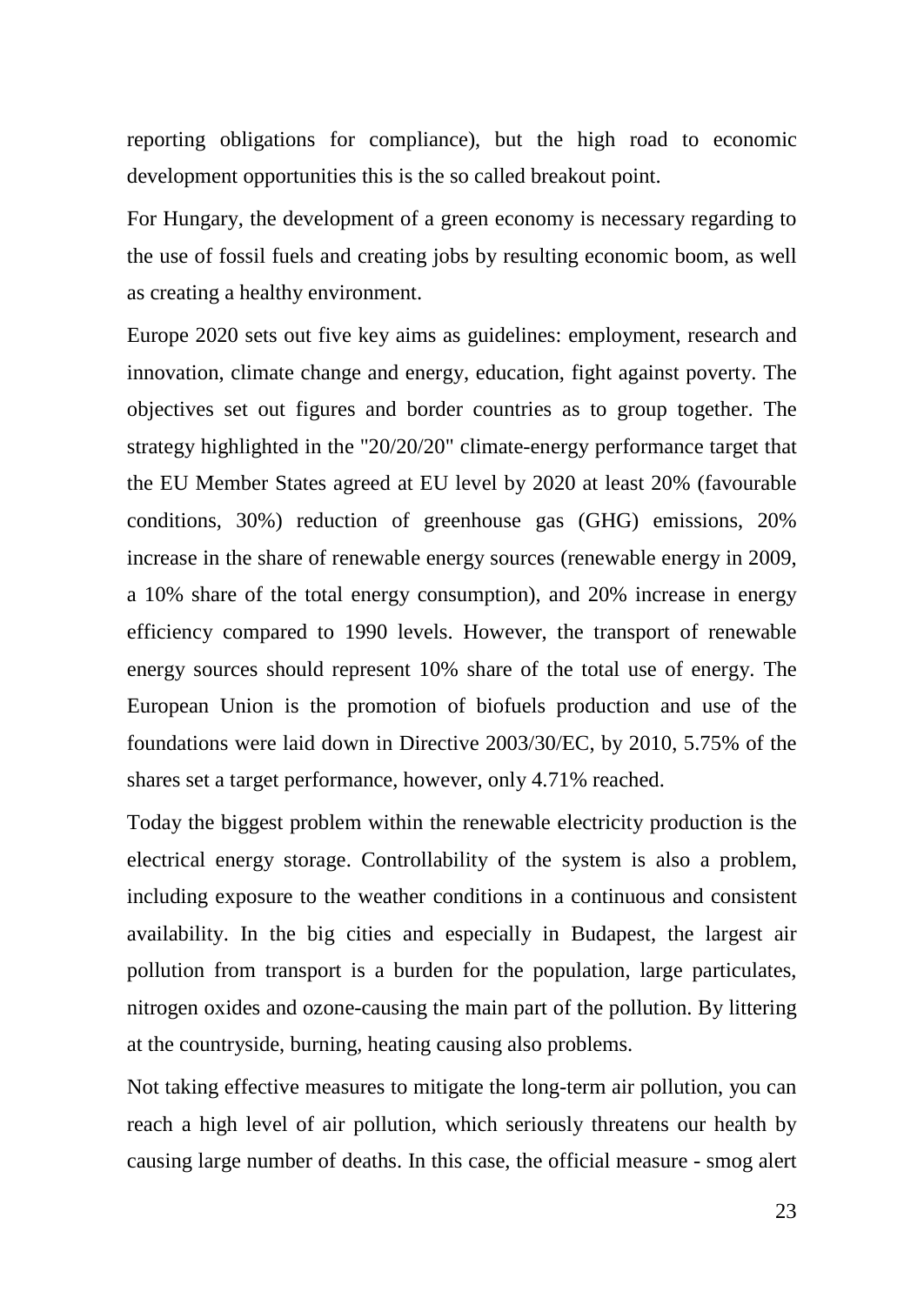- should be limited to the most polluting activities such as transport, heating and industrial emissions. The electric-powered vehicles can play a role in the future, but it depends on the distribution of consumer habits and battery recharge capabilities. 80% of the consumers are involving car for their jobs who are not interested in electric or hybrid vehicle for. Battery technology needs improvement, because the electric-powered car is difficult to control the air-conditioning system.

The European Union's greenhouse gas emissions in the European Environment Agency reports that in 2002 an 82% carbon dioxide, 8-8% of methane and nitrous oxide and 2% of fluorine gas. The most important issue would be the deduction of carbon emissions. The International Energy Agency estimates that till 2030 the energy demand will increase by an average of 1.7% so that the world now will consume more than two-thirds of energy; the other hand, fossil fuels will remain dominant sources of energy and the increasing demand for it will make up to 90%.

### **5.2 Recommendations**

In order to reduce the particulate matter content the following suggestions have been made:

- To reduce the  $PM_{10}$  content rail transport would be required for development,
- Diesel-fuelled buses and vehicles to modernize,
- In relation to residential areas road traffic calming needed
- In terms of environmental impact the spread of electric cars would be necessary in urban transport
- In the case of reducing dust from the roads: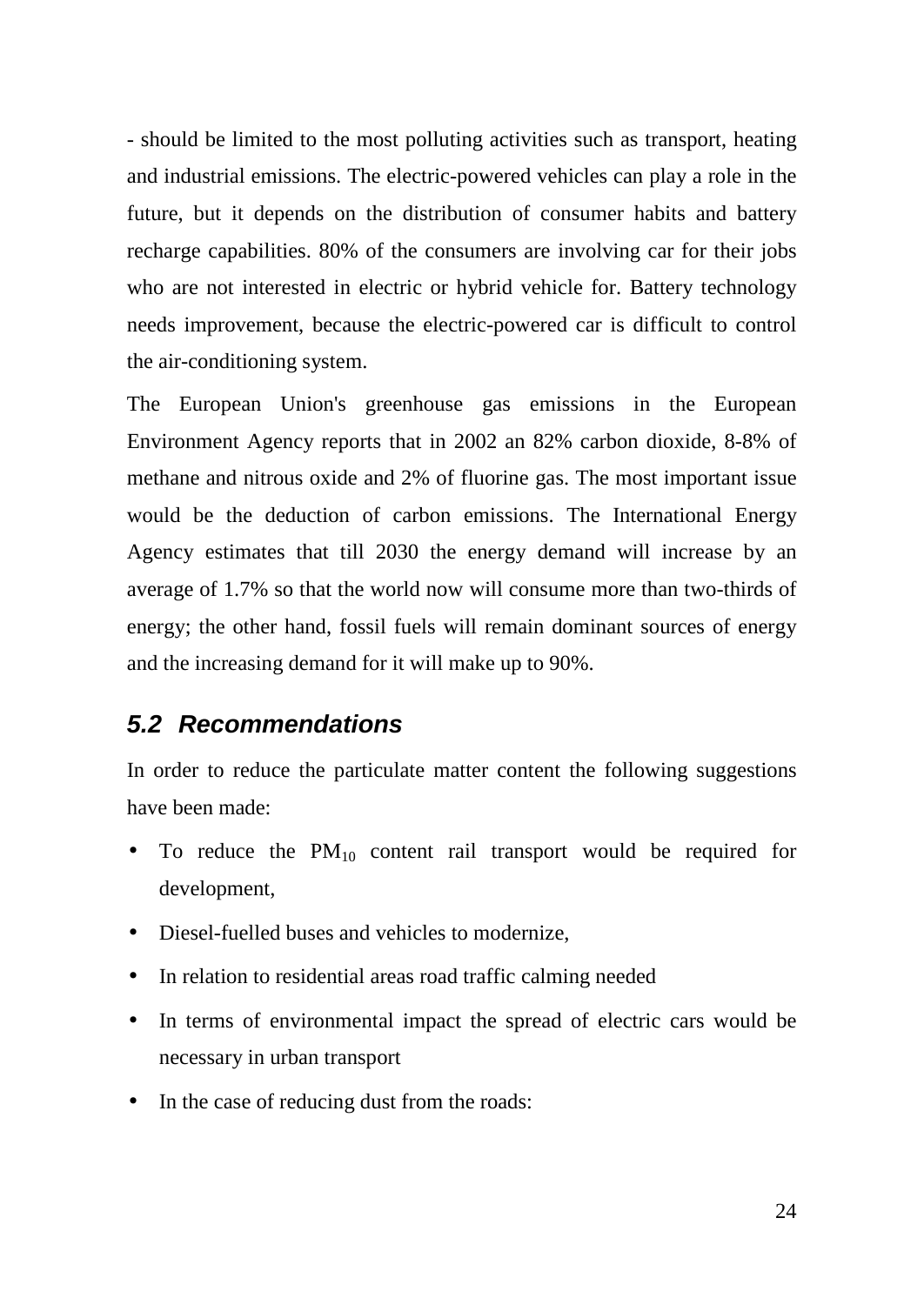- o have to introduce a solid surface for vehicle wheels and excavated soil, sand or demolition waste during the transport of spilled cargo, have to make preventions, measures, restrictions, since these impurities later on pollute in a particulate matter form. The change of the Road Traffic Act offenses is necessary, and should create viable treatment in the building work stages.
- o the dust contamination caused by the vehicles and the wind shall terminate effectively with the help of public services. The roads and public areas are needed to be cleaned continuously; this not only keeps the air cleaner, but also the environment, and enhances the aesthetic effect.
- The environmentally-friendly heating system giving preference to the public for competitive on a different type of heating
- Following the EU energy trends has become necessary, to reduce their operating costs (heating modernization), and thereby reduce greenhouse gas emissions.
- The structure of conscious city planning, design and building permit for the environmental aspects.
- The urban green areas, development of islands, which absorb the anthropogenic heat
- To develop / further develop the dissemination of home composting scheme. The garden waste burning ban for all PM10 emission is around 2.5%. This regulation does come into force; the suggestion of dust reduction therefore is indicated.
- Strong emphasis on the social environment necessary development of the sociocultural behaviour and education.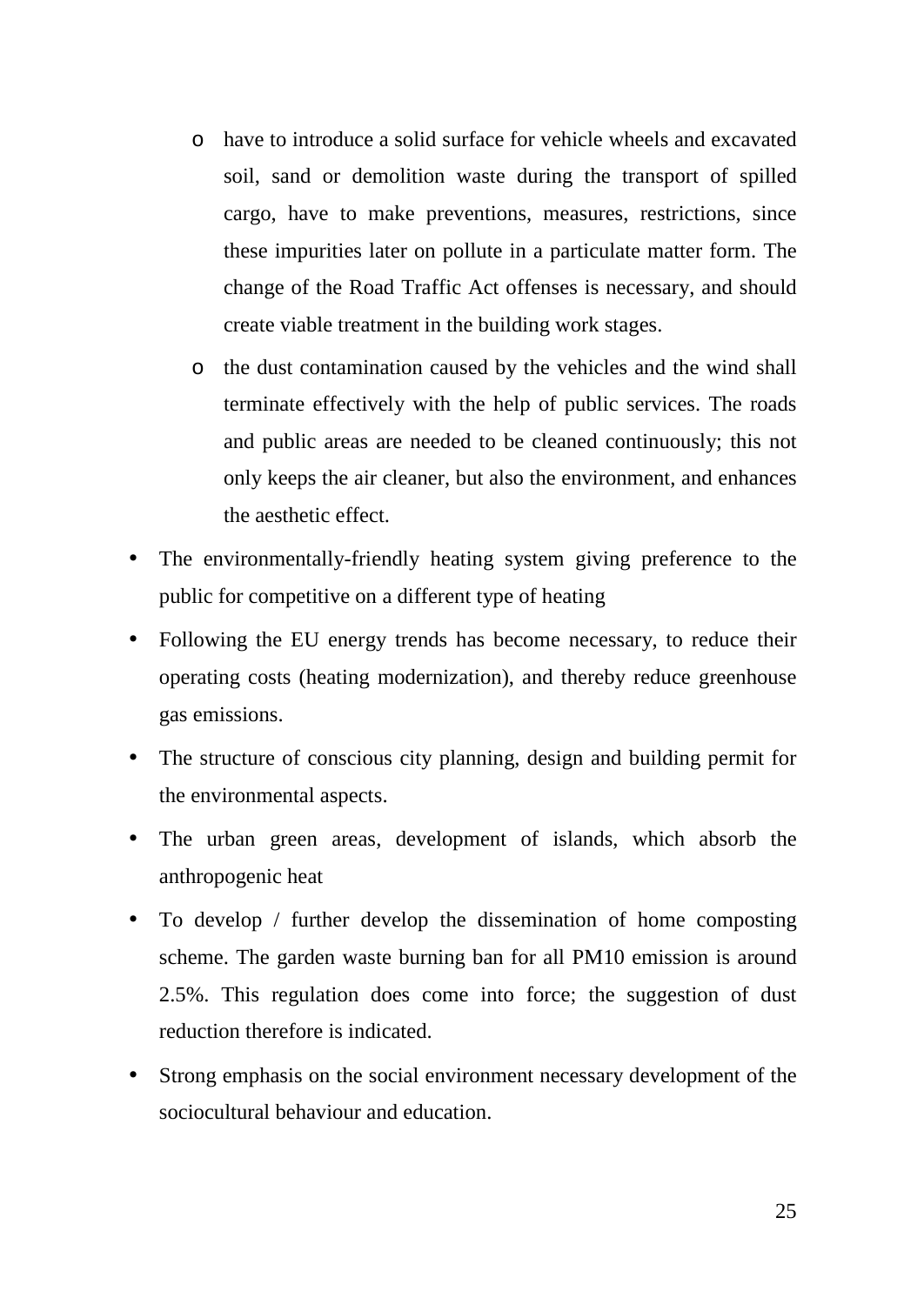## **6 Biography**

Katalin Bános graduated in 1993, Jászberény at Lehel Vezér High School. She continued her college studies in Budapest, at the College of Foreign Trade, majoring in foreign trade and on finance specialization. Her industrial placement was at Inter-Europa Bank. After finishing her studies, she started to work at of Agriculture and Rural Development Department of Technology Development, Research and Education Department. She participated in work organization, the task of research and research was in relation with the EU Phare and co-operations and preparing tenders. Besides her work she was admitted to the Corvinus University of Budapest (part-time education) evening class, where she got her diploma in 2002 in economics. Beside the university, she was working at one of the Daimler-Chrysler Group's subsidiary, Temic Hungary Ltd., as the head of money and credit management. In relation to her commercial experiences she was working at Co-op Hungary Zrt to develop division management. Beside the international trading and logistics organization, Katalin organized trainings and professional lectures for manager at Coop supermarket chain stores In addition she played a key role in the company's development and implementing projects, including SAP Retail Corporate Governance system. On several occasions she had the opportunity to represent the company at national and international professional exhibition.

In 2007 the Municipality of Budapest Mayor's Office of EU Affairs was the office where she started to work on the development of the new office. In the 2007-2008 year Katalin was invited to be a member of the Central Regional Development Company Supervisory Board.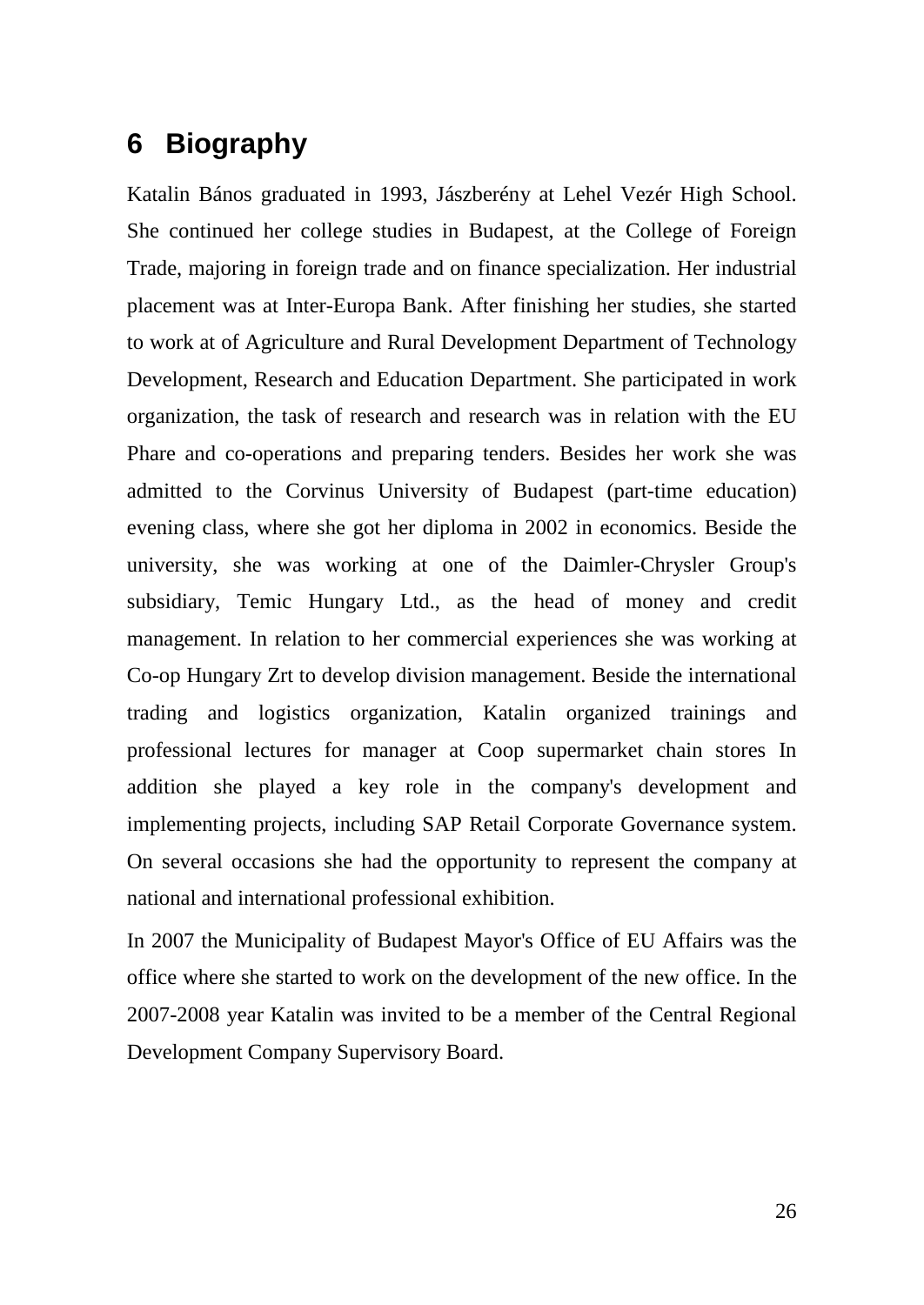Since then, her work is part of several major metropolitan EU project, as well as preparations and implementations, and ongoing training of officers of the EU, and representation of the city at conferences, exhibitions abroad.

Katalin has an advanced level language exam in German, while she speaks Spanish and English in intermediate level.

In her series of publications there is: 1 English, 1 Hungarian, 3 foreignlanguage scientific journal publication, 1 Hungarian and 1 other foreign language specialist journal article, 3 foreign languages, 4 Hungarian scientific conference presentations, and performances in 2 other international conferences.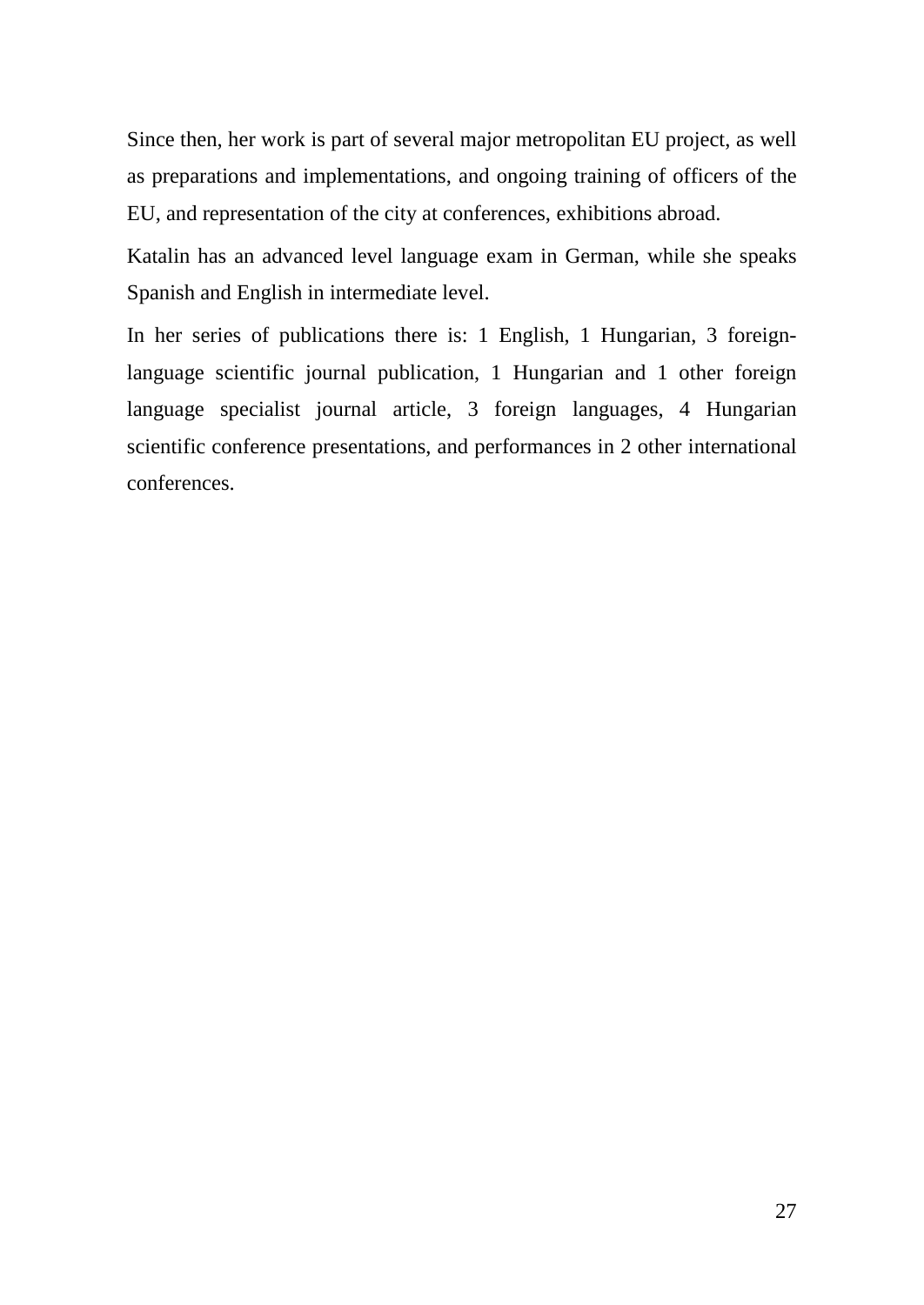## **7 List of publications**

#### **Books in foreign languages**

Katalin Bános, Andrea Somogyi: Environmental problems in the CEE Accession big cities after 2011. Publisher: University of St Stephen's: Economic and Social Sciences, ISBN: 978-963-269-145-9 design process

#### **Scientific journals**

#### **National scientific journals:**

#### **Hungarian:**

1. Katalin Bános: The European Union's climate protection requirements are met, "AIR-21" notebooks

Designing period

#### **Foreign language:**

2. Katalin Bános and Andrea Somogyi: Participation of the EU's capital Budapest, 2004-2010: Problems and perspectives, Regional Science Inquiry Journal, Vol III (2), 2011, pp. 199-205.

3. Stephen Smith, Imre Szalkai - Katalin Bános: the Most Important tasks in the management information systems, Hungarian Agricultural Engineering design in progress

4. Katalin Bános - Andrea Somogyi in Budapest: it MOTEUR de la région, INFO Magazine, No19, 2008. Budapest, pp. 8-9. ISSN 1786- 4321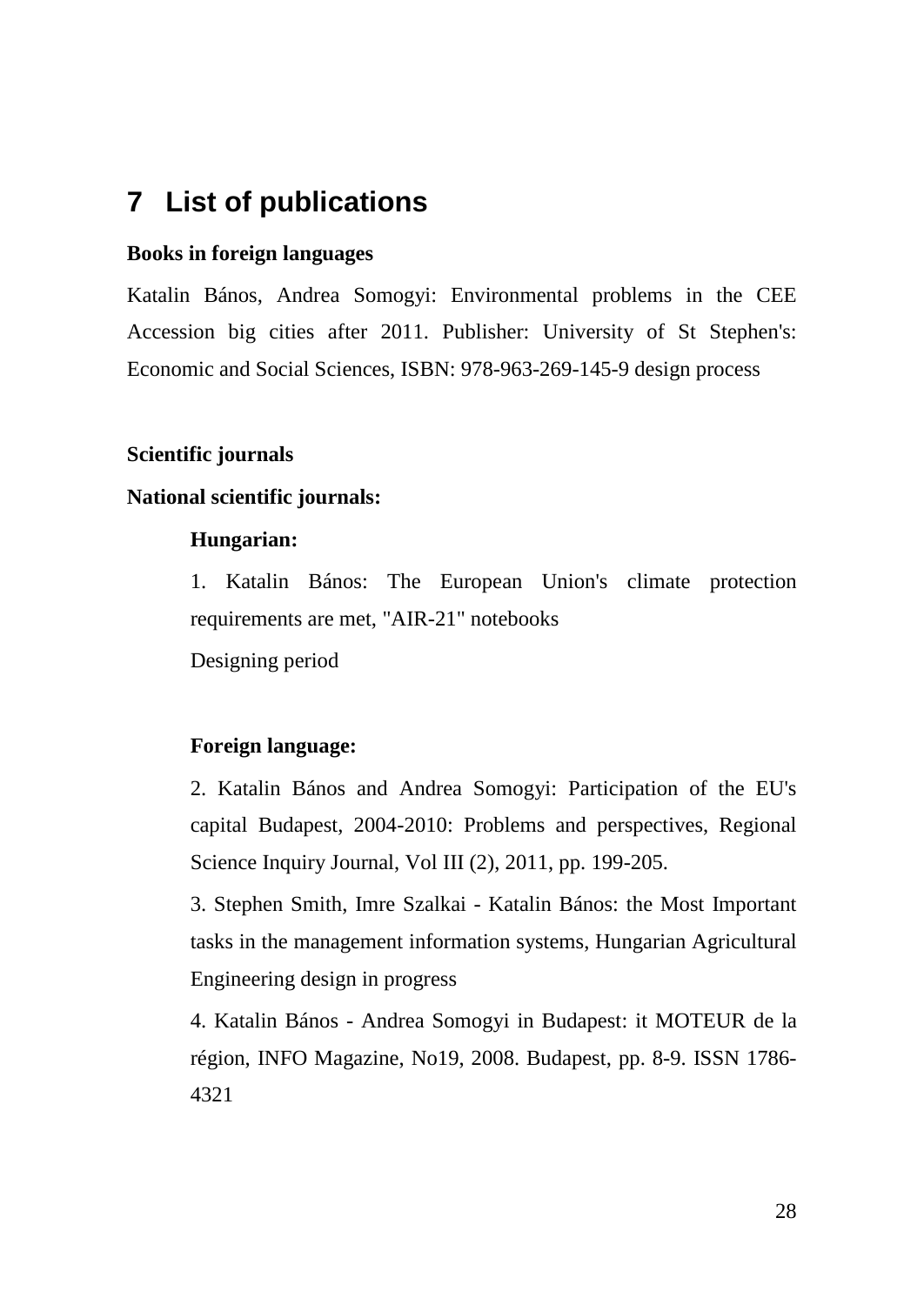#### **Other journals:**

5. Katalin Bános - Andrea Somogyi: Mobility and Energy Efficiency in the heart of the action. Regional Review, Europe's Regions and Cities, Issue 14, October 2009th Brussels, 102 p.

6. Katalin Bános: The Budapest Zoo and Botanical Garden institutional modernization of energy supply, "The Village" in the process of design magazine

#### **Scientific Conference**

7. Katalin Bános: Some aspects of globalization XI. International Scientific Days, beads, 2008. March 27 to 28, Vol I pp.. 593-600., ISBN 978-963-87831-1-0

8. Katalin Bános: Budapest in the Period 2007-2013 planning 4th Aspects and Visions of Applied Economics and Informatics, Debrecen, 2009. March 26 to 27, Vol I pp. 1038 to 1044. ISBN 978- 963-9732-83-4

9. Katalin Bános: Projects in Budapest within the Period 2007-2013 planning XII. International Scientific Days, beads, 2010. March 24 to 25, Vol I pp.. ISBN 978-963-9941-09-0

10. Katalin Bános Major Andrew Stephen Szalkai: Power plants, economy, energy use, XXXIV. Symposium on Research and Development, Faculty of Mechanical Engineering, Faculty of 03/02/2010.

11. Katalin Bános - Szalkai Stephen Power plants, utilization of thermal energy and economic analysis XII. International Scientific Days, beads, 2010. March 24 to 25, Vol I pp. ISBN 978-963-9941-09- 0